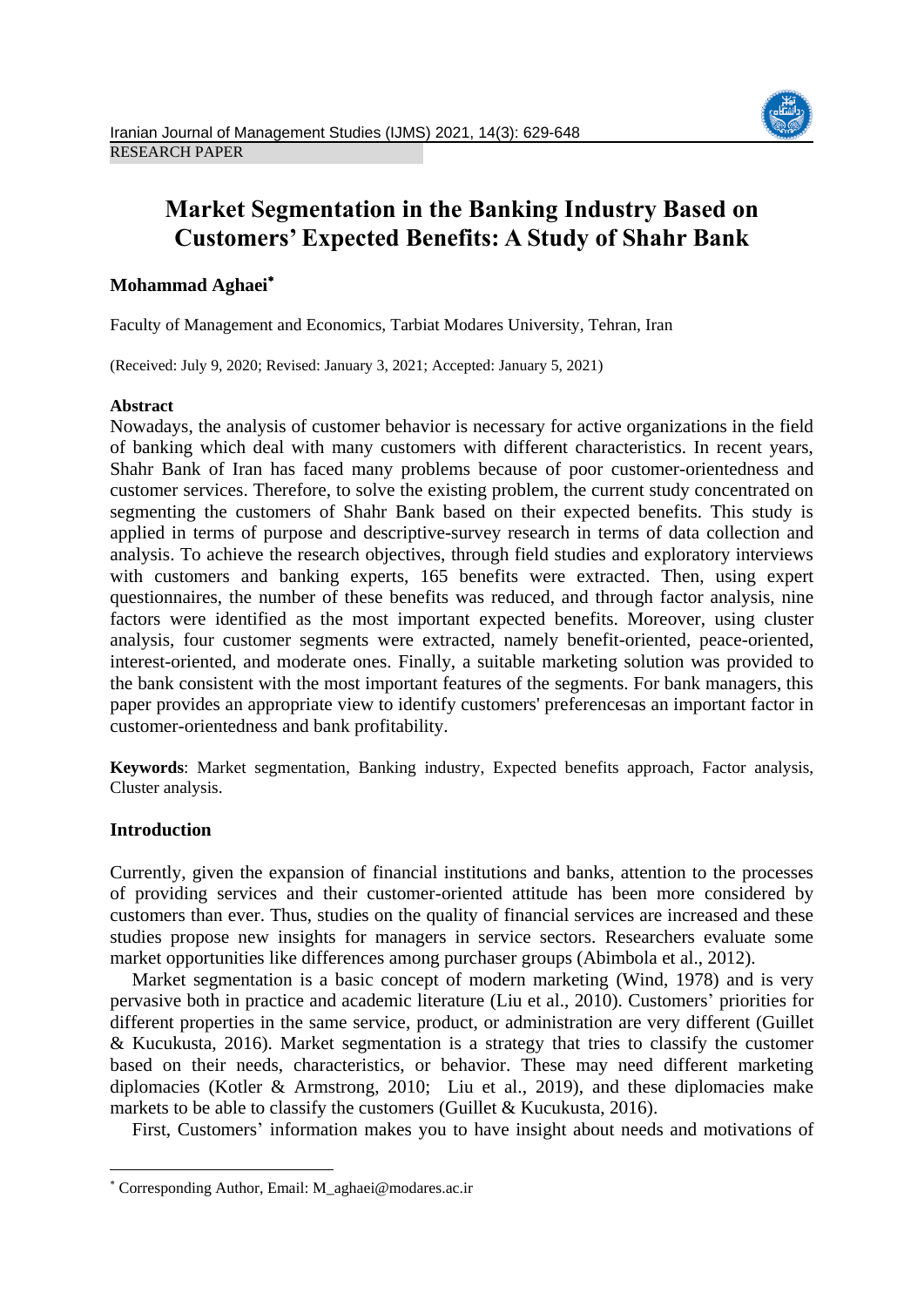customers [\(Cameron](#page-16-1) et al., 2006), causes increased understanding about market by predicting its happening facts (phenomena), and provides better intention models [\(Hunt, 2002\)](#page-17-3). Second, grounding market segmentation strategy in competition theory helps macro dimension marketing to develop (Hunt & [Arnett, 2004\)](#page-17-4).

The financial services sector is growing worldwide [\(Fullerton, 2019\)](#page-17-5). In recent years, the monetary and financial industry in Iran has witnessed many changes. The establishment of various private banks, Gharz al-Hasna Funds, and financial and credit institutions have led to a competitive situation. Moreover, the arrival of new technologies in Iran and a change in laws and regulations have made this market dynamic and complex. In these conditions, service quality is the primary weapon in the competition [\(El Saghier & Nathan, 2013;](#page-16-2) [Osei-](#page-18-2)[Poku, 2012;](#page-18-2)). In addition, it should be determined that which service quality component is more important for different customers. Customer's information helps banks concentrate on certain groups of customers (market segment) instead of all aspects to provide services more effectively. Banks that are good in service quality obtain more advantages, and according to the promoted level of service quality, they use more incomes to allow customers use services of other institutions while maintaining customers (Bennett & [Higgins, 1988\)](#page-16-3) and develop market share (Bowen & [Hedges, 1993;](#page-16-4) [Esfidani et al.,](#page-17-6) 2014).

Different studies have been done in the field of market segmentation. Machauer and Morgner (2001) concluded that segmentation by expected benefits and attitudes could enhance a bank's ability to address the conflict between individual service and cost-saving standardization. Using cluster analyses of section sets up four types of customers. These four customer groups give special priority to information services and technology. Five different bank customer commitment profiles were identified by Fullerton (2019) with various types based on factors such as size, behavior, and intentions. In a study by [Piercy, Campbell, and](#page-18-3)  [Heinrich \(2011\)](#page-18-3) based on demographic-based segmentation as a means of targeting customers of financial services identified 10 clusters.

Moreover, other previous studies in this context (Andronikidis & [Dimitriadis, 2003;](#page-16-5) [Foscht](#page-17-7)  [et al., 2010;](#page-17-7) [Gupta & Dev, 2012;](#page-17-8) [Kaynak &](#page-17-9) Harcar, 2005; [Rashid, 2012;](#page-18-3) Sayani & [Miniaoui,](#page-18-4)  [2013\)](#page-18-4) indicate that they were trying to identify customers expected from banks or they have examined a particular bank, and they didn't the customers segmentation of the banking industry. Therefore, customer segmentation and in particular, segmentation according to customers' expected benefits in Shahr Bank, have rarely been taken into consideration. The most important differences of this research with similar studies done in this field are as follows. First, the study intended to examine the concept map and position of the bank and its departments based on the most important factors expected by customers and to determine the most important departments for the bank to whose customers the bank is currently closest. Second, the paper aims at inspecting the difference in the expected benefits of customers during recent years as a result of changes in consumer behavior and making an up-to-date review of these expected benefits and the difference in the expected benefits compared to previous research. Third, the study wanted to investigate the changes in the economic situation of the country in recent years, which have caused many changes in the behavior of banks and customers that need to be updated in order to examine the benefits expected by customers. Fourth, as different banks have different conditions and behaviors and many of their customers are different, the segmentation of Shahr Bank customers and the determination of their expected benefits have not been studied in previous studies.

Thus, market segmentation according to customer expected benefits in the Shahr bank of Iran is the most important innovation of this study. Moreover, this study can supplement past studies in the market segmentation domain. These findings can be of great interest to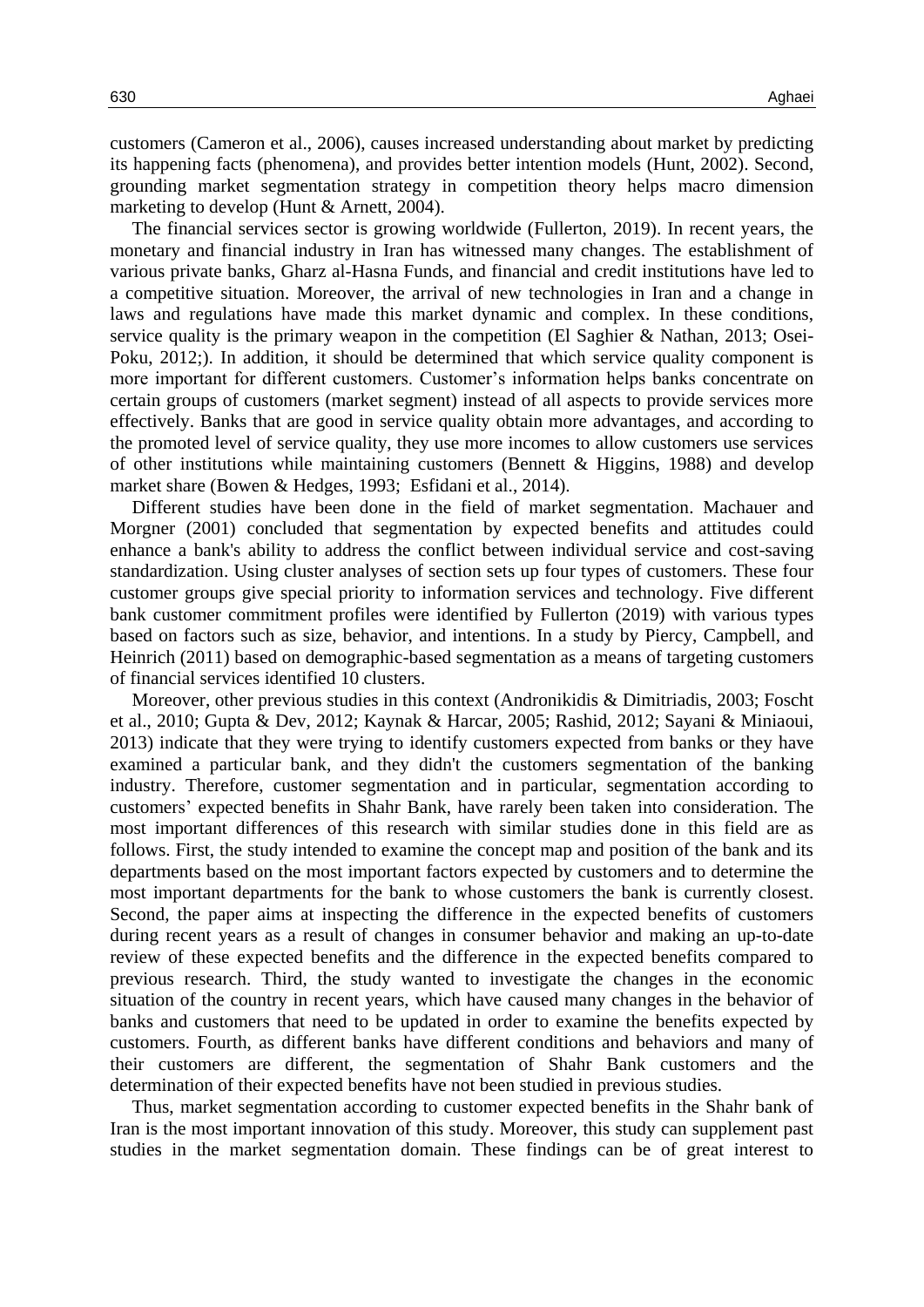marketing followers generally, and particularly to researchers working on market segmentation.

With the increase in the population of Iran to over 82 million people, more customers go to the banks for daily transactions. As a result, people who go to the banks have more diverse needs and expected benefits, but these differences do not mean an absolute lack of similarity between people. If customers are not classified in the banking industry, banks will face various problems in this area. Some of the problems caused by the lack of customer segmentation for banks include lack of accurate knowledge of bank customers and lack of knowledge of the behavioral process of customers in transactions, increased advertising costs and decreased effectiveness due to the lack of market segmentation and customer recognition, lack of effective planning with a fragmented approach from attracting to retaining customers, and having an unsegmented class of customers that prevents designing a marketing strategy that fits each segment.

In recent years, the Shahr Bank of Iran has faced many problems because of the poor customer-orientedness and customer services. In this regard, the problems of Shahr Bank that make segmentation necessary for this bank include dispersion of customer data and their nonsegregation for planning, lack of effective marketing plan due to lack of knowledge about customers, lack of knowledge about the demands of customers by the bank in order to provide value-added services to them, and high marketing costs and market targeting based on judgment and experience and not based on data extracted from customers and their segmentation. Hence, it seemed necessary to identify the customers of this bank, and so it was selected for this study.

In this study, "segmentation" as a strategic tool helps the banks to work according to these differences and the expectations of customers. For bank managers, this paper provides a view that to identify customers' preferences. Customer identification helps banks increase profitability because services and products that are presente in the banks should be based on a better understanding of customers. In addition, performing customer segmentation in banks has advantages for the bank, which are in fact the practical dimensions of this research for the Shahr Bank. Some of the applications of this research in order to solve the mentioned problems include

- Dividing customers and extracting their service features and demographics in order to design an effective and targeted marketing mix based on the benefits and services of customers in each department.
- Designing a marketing strategy based on each department as well as the service features and benefits of that department
- Strategically reducing advertising costs while improving advertising effectiveness
- Applying the benefits of segmentation approach and RFM tailored to each segment and effective measures from attracting to retaining customers.

As a result, the objectives of this study that aimed to develop marketing activities of Shahr Bank in the banking industry of Iran are as follows.

- <span id="page-2-0"></span>• Identification of customer expected benefits in Shahr Bank
- <span id="page-2-1"></span> Identification of different customer segments in Shahr Bank based on their expected benefits
- <span id="page-2-2"></span> Analysis of demographic characteristics and importance of customer expected benefits in each segment
- <span id="page-2-3"></span> Identification of the most important segments for Shahr Bank and the determination of the most important expected benefits in these segments
- The provision of marketing strategies tailored to the characteristics of the important segments.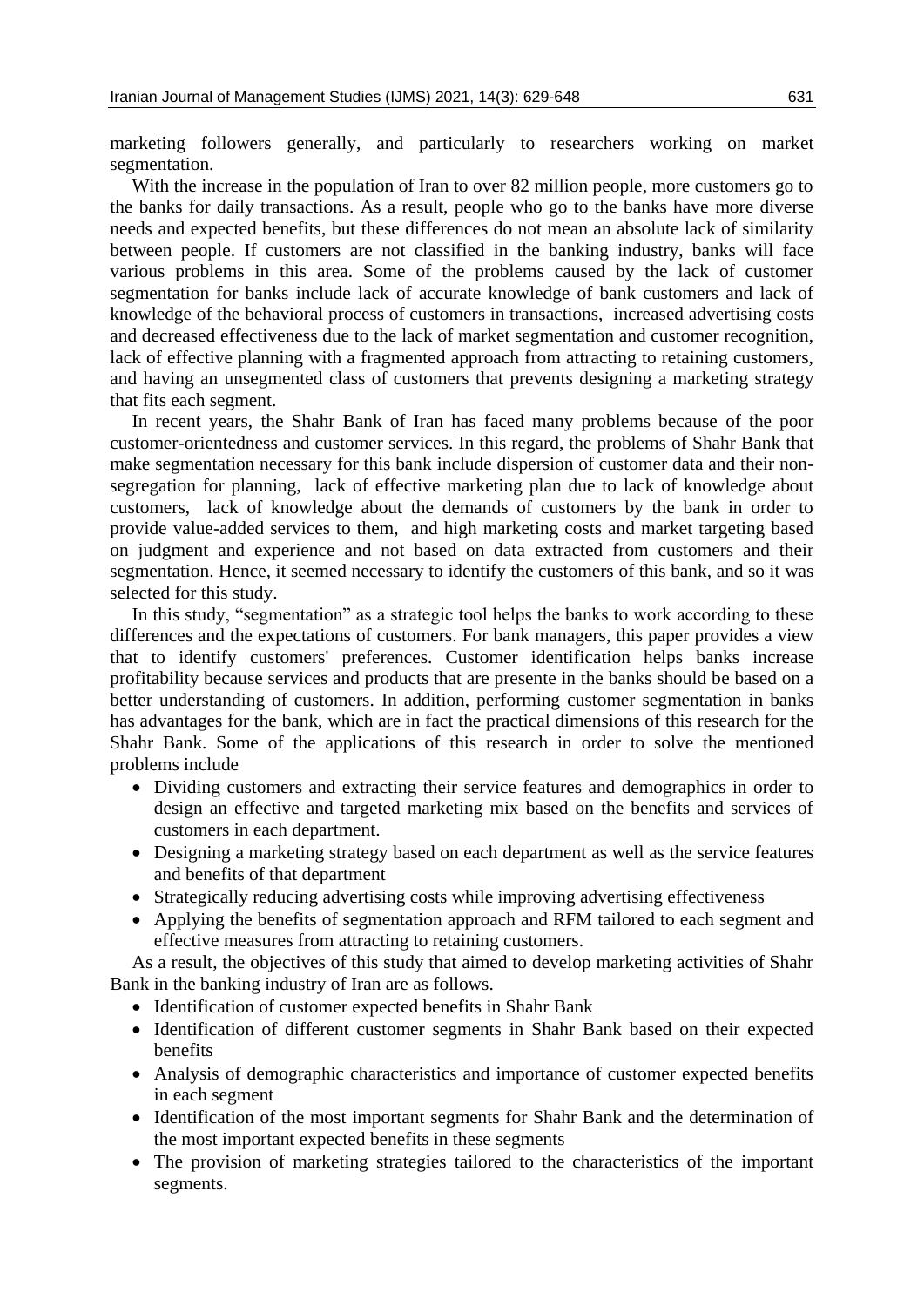## **Theoretical Development**

### *Market Segmentation*

Market segmentation is among the important and key concepts in marketing discussions today [\(Bassi, 2015;](#page-16-6) Lees [et al.,](#page-17-2) 2016) and is taken into consideration by companies with strong brands such as banks. In today's complicated world, consumers face so many choices for selecting and purchasing goods and services [\(Aghaei](#page-16-7) et al., 2014), and thusually their responses come from what brand is actually in their mind (Hasan & [Khan, 2015\)](#page-17-10). In total, 81 percent of global marketers report that they mainly compete on the basis of customer experience [\(Mahr et al., 2019\)](#page-18-5). However, not all consumers are alike and the recognition of customers experience is needed to understand different customer segments and their unique characteristics [\(De Keyser](#page-16-8) et al., 2015). Accordingly, Market segmentation is the ideal approach to focus on client wants and needs [\(Abimbola et al.,](#page-16-0) 2012).

Market segmentation in its strategic sensation often refers to such things as the use of specific statistical techniques to notice groups of possible customers who have different needs [\(Hunt &](#page-17-4) Arnett, 2004). The segmentation process requires involvement of total market to divide equivalently, select the target segment, and create special market [\(Abimbola et al.,](#page-16-0)  [2012\)](#page-16-0). It can help the company to gain more information about priority and needs of consumers, have different policies for selected segment to amend consumer satisfaction, and increase income [\(Liu et al., 2019\)](#page-17-2).

Segmentation can be done in several ways. We chose to group them into four wide categories, namely geographic, demographic, psychographic, and behavioural segmentation. These approaches are not applied one at a time in practice (Marshall & [Johnston, 2010\)](#page-18-6). A marketing manager may combine these approaches, wherever appropriate, in different markets to give product [\(Abimbola et al., 2012\)](#page-16-0).

In an study on predicting financial products acquisition via dynamic segmentation (an application to the Italian market), Bassi (2015) identified 5 clusters. The results of Souza et al. (2019) study showed that there are six clusters of proccesses and four classes of customer in the market, each with distinct profiles and needs. Garland (2005) classified the retail-banking client according to customer satisfaction and customer loyalty. Cho et al. (2017) showed that four homogenous subgroups in factor-cluster segmentation approach were generated: highly constrained, cost and time conscious, family togetherness, unmotivated and constrained. In addition, Mir mohammadi et al. (2016) identified and described five clusters in a study on segmentation of chain stores based on the expected intrests.

#### *Market Segmentation in Microbanking Context*

Recently, customer survey has grabbed the attention of financial service companies (Cameron et al., 2006). Improvements in the financial and banking division, for example, execution of new advancements, continually changing of client needs, increment in the number of items offered and deregulation process have made division rehearses significant in that segment (Asiedu, 2016). Asiedu (2016) showed that division rehearses have gigantically affected on the exhibition of the chose banks in Colombia.

In the coming era and given the PESTEL situation (Political, Economic, Social, Technological, Environmental, and Legal) in the banking industry as well as the market size, variety in products and services, differences in lifestyles and tastes of customers, and the presence of economic and cultural entities in different groups, ignoring this issue puts Shahr Bank of Iran on a challenging path in attracting and retaining customers, and the complied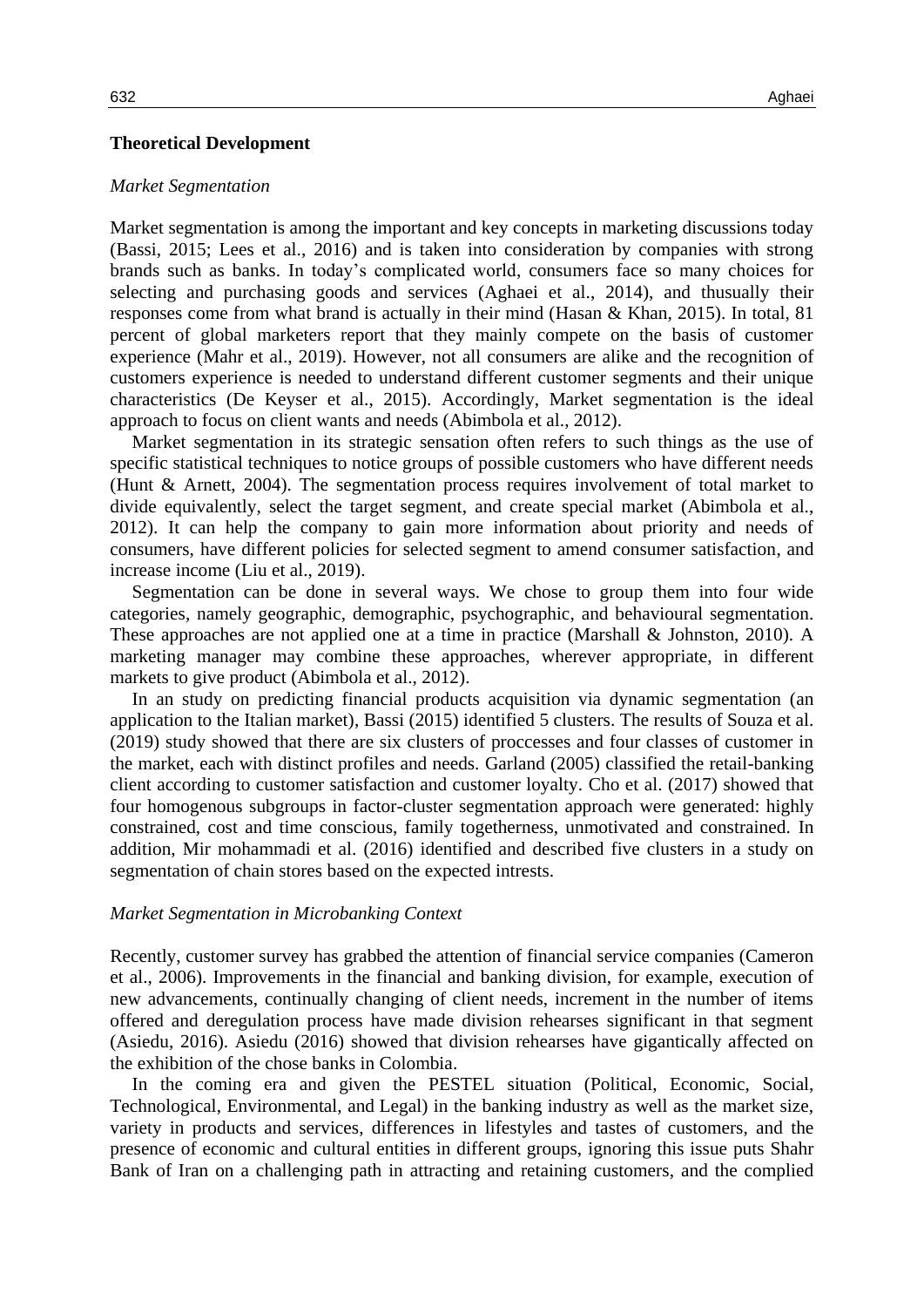marketing programs will lose their effectiveness ignoring other factors. In addition, limited financial and technical resources do not allow the bank to operate in a wide range and provide various products and services for different customer groups without giving attention to this important marketing aspect. Accordingly, the benefits are divided into two parts. First, segmentation enables the banks to provide the required services and change themselves. Second, it helps the banks to identify the most important and valuable customers [\(Khajvand &](#page-17-9) [Tarokh, 2011\)](#page-17-9). Generally, the main foundations of market segmentation are *geographical* [\(Abimbola et al., 2012;](#page-16-0) Gonzlez-Benito & Gonzlez-Benito, 2005; [Marshall & Johnston, 2010;](#page-18-6) Minhas & [Jacobs, 1996\)](#page-18-7), *demographic* [\(Abimbola et al., 2012;](#page-16-0) [Ahmad, 2003;](#page-16-9) [Lees et al.,](#page-17-2)  [2016;](#page-17-2) Marshall & [Johnston, 2010;](#page-18-6) [Piercy et al., 2011\)](#page-18-3), *psychological* [\(Abimbola et al., 2012;](#page-16-0) [Ahmad, 2003;](#page-16-9) [Harrison, 1994;](#page-17-11) Marshall & [Johnston, 2010\)](#page-18-6), and *behavioral* [\(Abimbola et al.,](#page-16-0)  [2012;](#page-16-0) McDougall & [Levesque, 1994;](#page-18-8) Marshall & [Johnston, 2010\)](#page-18-6).

## *Expected Benefits Approach*

Since the appeance of market segmentation in the late 1950s, the methods for department have developed extensively (Dolnicar & Leisch, 2004). Nobody single methodology is the best when leading the business sector division (Dolnicar et al., 2018). According to Haley (1968), the advantages that individuals search when using a given sector are the needed explanations for the attendance of genuine market segments. Generally, in the present conditions, the use of many criteria without making a logical relationship between them and the future purchase behavior of customers is not that effective.

To compensate for the shortcomings of these methods, criteria such as the expected customer benefits should be used. The reason for this recommendation is that the segmentation approach based on expected benefits is a form of behavioral segmentation [\(Esfidani et al., 2014\)](#page-17-6), and that this approach is a direct measure of difference in preferences between customers and provides managers with a practical analysis. The benefits consist of total product benefits and satisfactions that meet the needs of a person [\(Cermak](#page-16-1) et al., 1994). This type of segmentation follows its causal relationship in the future behavior of banking customers. However, it should be noted that although it is difficult to have a correct choice to show real incentives of customers, these criteria (i.e., benefits) can have a key role in compiling marketing strategies (and other marketing process steps) for the bank and helping it move towards customer-orientedness. Indeed, relation– as measures of the subjective estimate of bank service, towards various aspects of the customer-bank relationship– result from goals and knowledge or customer experiences (Machauer & Morgner, 2001). Studies by [Haley \(1968;](#page-17-12) [1995\)](#page-17-13) proved the effectiveness of segmentation according to expected customer benefits. It is argued in these studies that the benefits that people are looking for constitute the main purchase reason and is a suitable basis for market segmentation. Banking sector marketing researchers and experts want to clarify the customers' expectations of the banks to find out which services are more important to them.

In a study by [Rashid \(2012\),](#page-18-3) e-banking (ATM, internet, telephone banking), convenience, staff competency, appearance (internal and external), the impact of others, and advertising were introduced as the most important factors to select a bank. In a study by [Sayani and](#page-18-4)  [Miniaoui \(2013\),](#page-18-4) profit, advice from friends, branch position, cost of services, and reliability constituted the criteria to select a bank. Limited studies are conducted on banking industry market segmentation according to expected customer benefits. For example, [Mortazavi et al.](#page-18-9)  [\(2009\)](#page-18-9) in a study on bank market segmentation in Mashhad based on expected customer benefits determined three segments. [Esfidani et al. \(2014\)](#page-17-6) conducted a study in microbanking market segmentation based on expected customer benefits in Mellat Bank and identified four segments through cluster analysis.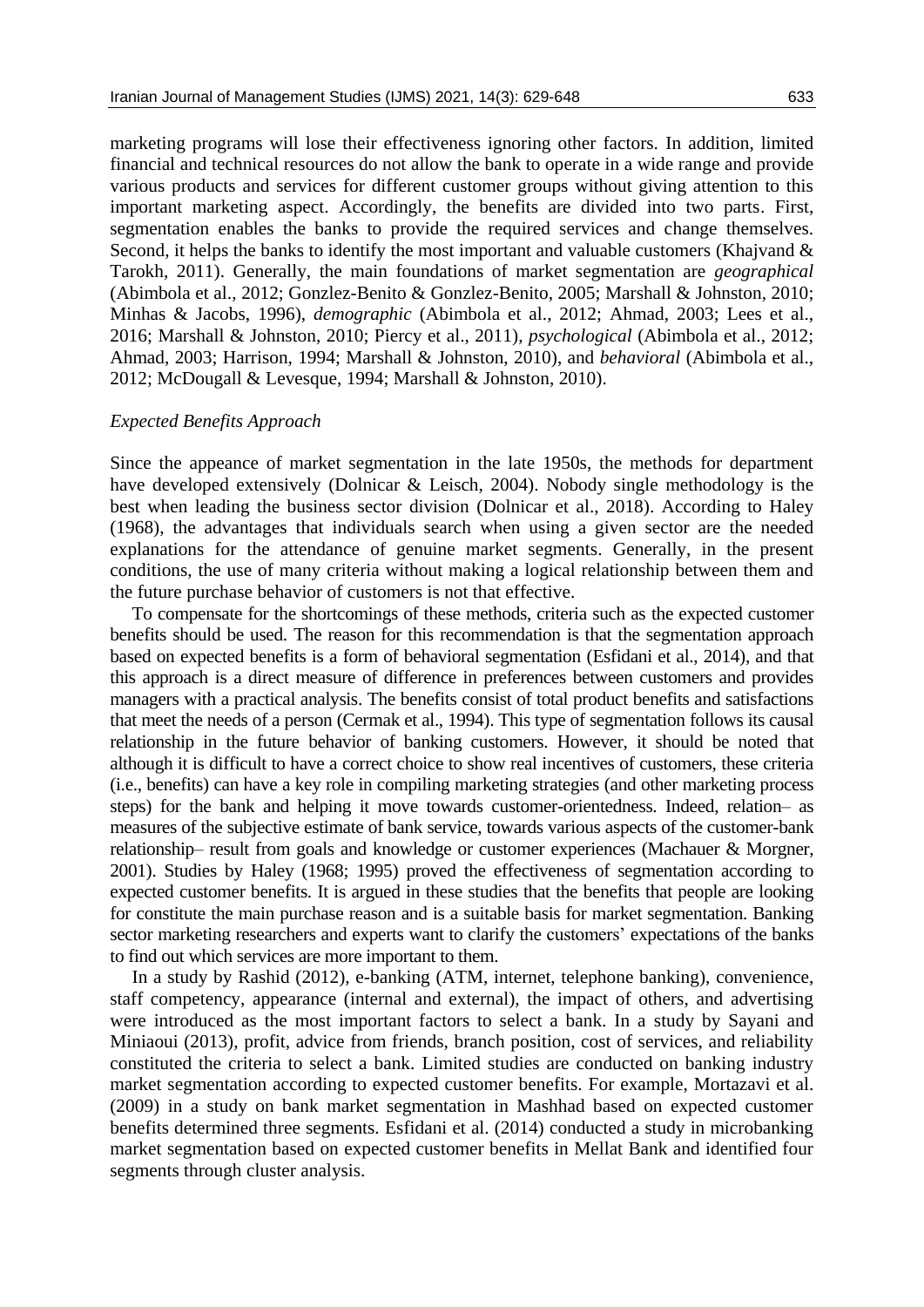## **Methodology**

The objective of this study was to investigate customer segmentation in the Shahr Bank of Iran based on the customers' expected benefits. In addition, the demographic variables and expected benefits of each segment were taken into consideration. The statistical population of this study included all people with a personal account (natural persons) that used at least one of the services of Shahr Bank in Tehran.

In terms of objective and data collection methods, this study was an applied and descriptive-survey study, respectively. In this study, a list of customer expected benefits was obtained through seeking the opinions of banking experts and investigating the different indexes in the previous studies in the field of banking expected benefits. After confirming the indexes by the marketing manager of the bank and the supervisors, a questionnaire suitable for the determined indexes was prepared and data collection and field monitoring with the guideline was performed in July 2019, and the data for segmentation were extracted. To prepare this questionnaire, library research (i.e., examining the related articles and books), a field study, and exploratory interviews (structured and flexible interviews through face-toface, phone call, and internet modes with 35 customers with financial maturity and 15 managers and staff of 10 branches of public and private banks of Iran as banking experts) were carried out. Accordingly, a list of customer expected criteria (165 criteria) were extracted that was used to select the banks. Then, with the cooperation of marketing experts and consultants – including five faculty members and four banking experts – and using questionnaire and pretesting it with 60 customers, 50 criteria were selected. Accordingly, the validity (CVI= 0.825) and reliability (Cronbach's alpha= 0.871) of the questionnaire were confirmed.

The final questionnaire was designed in two sections of demographic information of customers and the degree of importance of identifying and presenting benefits to customers in selecting the bank (according to a 5-point Likert scale). To get the required data, according to infinite statistical population members, the sample size was determined using the Cochran formula as 385. To ensure obtaining accurate results, 600 paper-based questionnaires were distributed among the customers of Shahr Bank in Tehran using cluster sampling based on the district, because, according to the prediction by the researcher about different expected advantages in different districts of Tehran, it was attempted to consider all districts. Accordingly, the branches of the bank were classified and one branch was selected from every districtrandomly. It took about 15 minutes for a respondent to complete the questionnaire and the entire data collection took about 30 days. Finally, 600 complete questionnaires were collected. On the other hand, to ensure the appropriateness of the sample size, the KMO test was used (with an approximate value of 0.918). Factor analysis was used to achieve research objective, i.e., determining the benefits customers expected to achieve from the bank. Moreover, to segement the customers according to the expected benefits, cluster analysis was used, and to determine the most important segments for the bank, conceptual maps were used. Data were analyzed using SPSS 24.

<span id="page-5-0"></span>In [Table 1,](#page-5-0) the questions in the questionnaire related to the main variables and factors are described.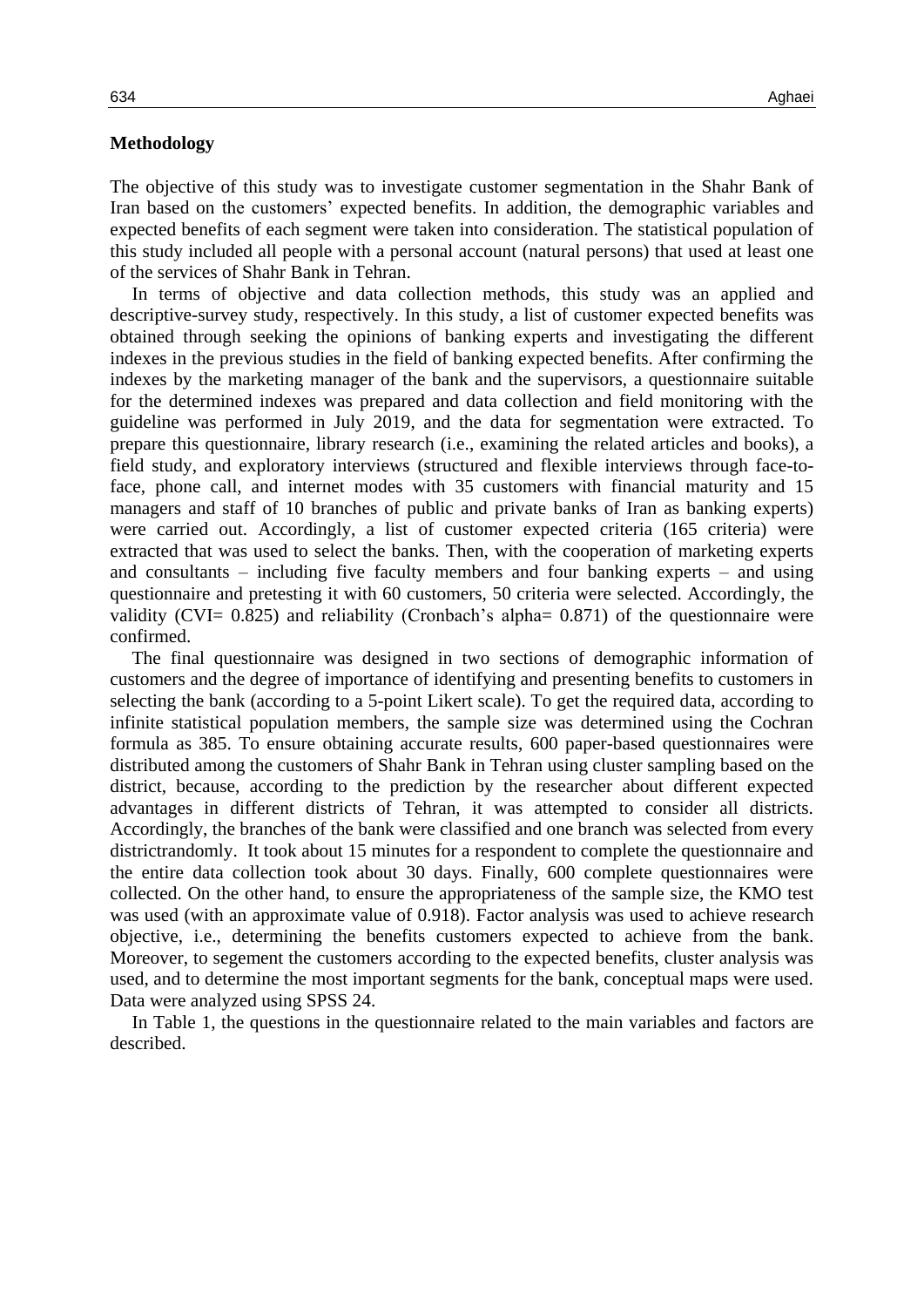| Demographic      | <b>Questions about expected benefits</b> |                     |                         |  |  |
|------------------|------------------------------------------|---------------------|-------------------------|--|--|
| variables        | <b>Factors number</b>                    | <b>Factors name</b> | <b>Ouestions number</b> |  |  |
|                  | Suggested factor1                        | <b>Services</b>     | 8 to 25                 |  |  |
|                  | Suggested factor2                        | Rates               | 26 to 28                |  |  |
|                  | Suggested factor3                        | Convenience         | 29 to 32                |  |  |
|                  | Suggested factor4                        | Perceptible things  | 33 to 35                |  |  |
| Questions 1 to 7 | Suggested factor5                        | Inform              | 36 to 38                |  |  |
|                  | Suggested factor6                        | Security            | 39 to 42                |  |  |
|                  | Suggested factor7                        | <b>Staff</b>        | 43 to 49                |  |  |
|                  | Suggested factor8                        | Technology          | 50 to 53                |  |  |
|                  | Suggested factor9                        | Reputation          | 54 to 57                |  |  |

**Table 1.** Number of Questions Based on the Questionnaire Main Variables and Factors

## **Results and Discussion**

In the data analysis phase, cluster analysis was used to summarize the data, place them into the main factors, and name them by factor analysis, and to segment the factors and determine the main segments. Cluster analysis is a set of classification methods to reduce data dimensions within homogenous groups according to similarities and differences and distance between variables [\(Seyyedhashemi &](#page-18-10) Mamduhi, 2010). In addition, to determine the most important segments for Shahr Bank, conceptual maps were used. Tests were performed using SPSS 24. In the following, the results of these methods are presented.

# *Factor Analysis*

To use factor analysis, it should be ensured that it is possible to analyze data using this method. For this purpose, the KMO test and Bartlett's test are used. The results of the KMO test (0.918) and Bartlett's test (0.000 and below 0.05) in this study indicated the appropriateness of the factor analysis, and using [Table](#page-6-0) 2, six questions were eliminated and factor analysis done on the questions. Finally, 9 main factors and 44 items related to expected customer benefits were obtained that explained 60.29% of the total variance [\(Objective 1\)](#page-2-0). Moreover, total variance was investigated and then, factors were named.

<span id="page-6-0"></span>

|           |        | <b>Initial special values</b> |                          | Sum of the squares of extracted<br>factor loads |                        | Sum of the squares of rotated<br>factor loads |       |                        |                          |
|-----------|--------|-------------------------------|--------------------------|-------------------------------------------------|------------------------|-----------------------------------------------|-------|------------------------|--------------------------|
| Component | Total  | percentage<br>Variance        | Cumulative<br>percentage | Total                                           | percentage<br>Variance | Cumulative<br>percentage                      | Total | percentage<br>Variance | Cumulative<br>percentage |
|           | 13.510 | 28.835                        | 28.835                   | 13.510                                          | 28.835                 | 28.835                                        | 6.964 | 14.288                 | 14.288                   |
| 2         | 2.844  | 6.257                         | 35.092                   | 2.844                                           | 6.257                  | 35.092                                        | 3.321 | 7.318                  | 21.606                   |
| 3         | 2.495  | 5.483                         | 40.575                   | 2.495                                           | 5.483                  | 40.575                                        | 3.126 | 6.885                  | 28.491                   |
| 4         | 2.105  | 4.616                         | 45.191                   | 2.105                                           | 4.616                  | 45.191                                        | 2.958 | 6.511                  | 35.002                   |
| 5         | 1.766  | 3.863                         | 49.054                   | 1.766                                           | 3.863                  | 49.054                                        | 2.794 | 6.147                  | 41.149                   |
| 6         | 1.517  | 3.308                         | 52.362                   | 1.517                                           | 3.308                  | 52.362                                        | 2.566 | 5.640                  | 46.789                   |
| 7         | 1.323  | 2.877                         | 55.239                   | 1.323                                           | 2.877                  | 55.239                                        | 2.247 | 4.927                  | 51.716                   |
| 8         | 1.213  | 2.633                         | 57.872                   | 1.213                                           | 2.633                  | 57.872                                        | 2.167 | 4.752                  | 56.468                   |
| 9         | 1.121  | 2.429                         | 60.301                   | 1.121                                           | 2.429                  | 60.301                                        | 1.752 | 3.831                  | 60.299                   |

## **Table 2.** Description of the Total Variance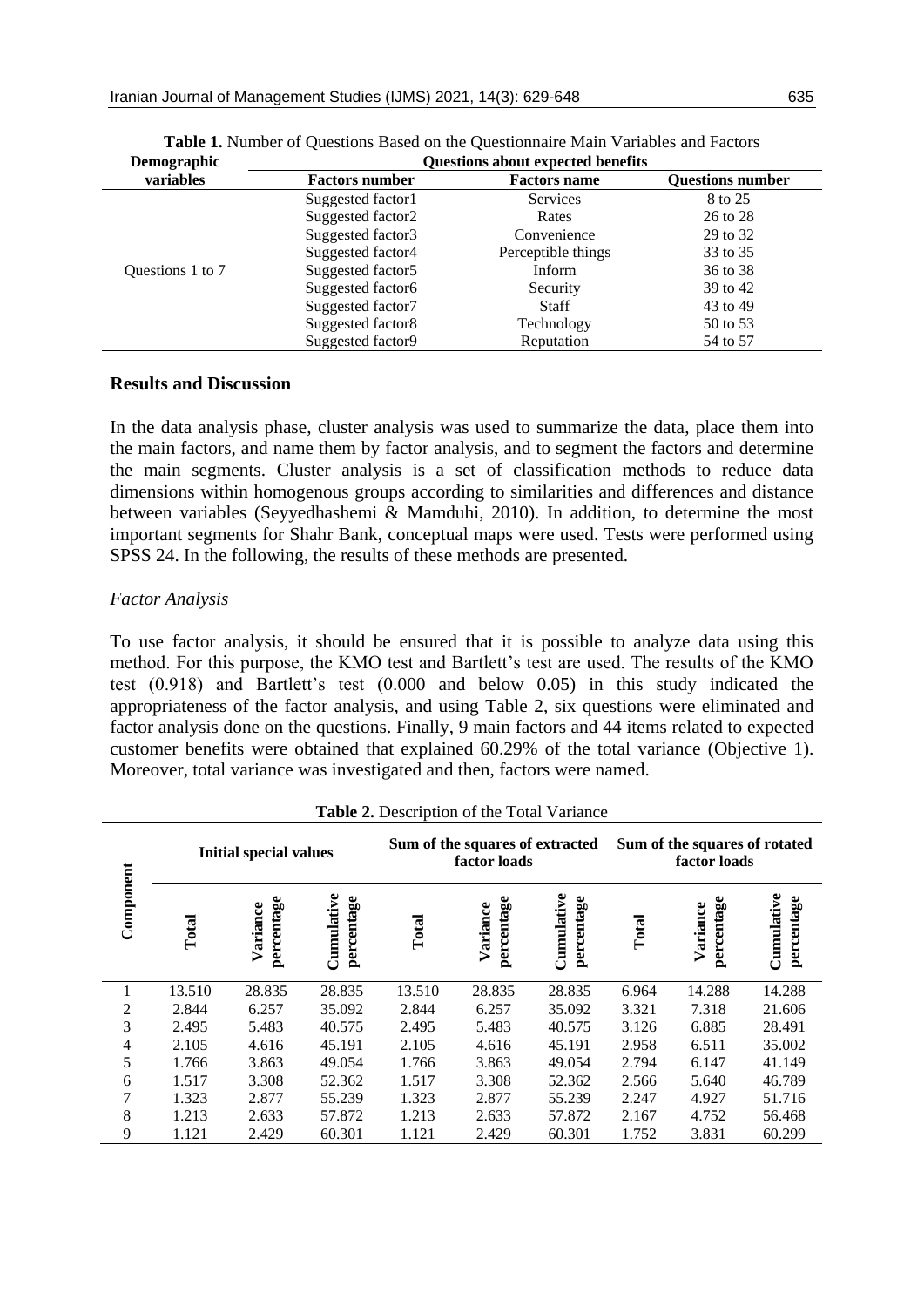Considering the total variance in Table 2, each component has a quality score called "Eigenvalue." Only components with large eigenvalues are likely to represent a true principal factor. A general rule of thumb is to choose components whose eigenvalues are at least 1, and components with low quality scores (eigenvalues less than 1) are not good representations for real traits. Therefore, it seemed that nine basic factors could be identified. This was because our nine factors had at least one eigenvalue greater than one and had good values.

The Rotated Component Matrix also determines which items measure which factors. By examining the rotating matrix for the research items, the items that measure each factor were determined, and the results of classifying the items into factors are presented in Table 3. Then the factors were named. The results with items related to each factor and Cronbach's alpha are presented in [Table 3.](#page-7-0)

<span id="page-7-0"></span>

| <b>Factors</b><br>number | <b>Factors</b><br>name | Number of<br>indicators | <b>Table 5:</b> Information Floodt the Research 5 Ividin I actors<br><b>Description of Indicators</b>                                                                                                                                                                                                                                                                                                                                                                            | Cronbach's<br>alpha |
|--------------------------|------------------------|-------------------------|----------------------------------------------------------------------------------------------------------------------------------------------------------------------------------------------------------------------------------------------------------------------------------------------------------------------------------------------------------------------------------------------------------------------------------------------------------------------------------|---------------------|
| Factor1                  | <b>Services</b>        | 12                      | Providing free and comprehensive e-cards<br>Having branches with free services<br>Accounts checking<br>Diverse electronic services<br>Speed of banking operations<br>Stability in electronic services<br>Network banking<br>Providing loans with the right conditions<br>Convenience in opening or closing an account<br>Lottery and valuable prizes<br>Providing modern banking systems<br>Providing inventory and bill declaration in a variety of<br>methods at minimal costs | 0.901               |
| Factor <sub>2</sub>      | Staff                  | 7                       | Employee willingness to meet customer needs<br>Appropriate number of employees<br>Individual attention and responsiveness to customers<br>Friendly and respectful behavioral<br>honesty of employees<br>legal justice in providing services<br>knowledge and skill of employees                                                                                                                                                                                                  | 0.817               |
| Factor3                  | Convenience            | 4                       | Number of branches in city and country<br>Proximity to branch<br>More bank working hours<br>Proximity to ATMs                                                                                                                                                                                                                                                                                                                                                                    | 0.782               |
| Factor4                  | Security               | 4                       | Preservation of customers' privacy<br>Commitment of bank to promises<br>Low risk and financial stability of bank<br>Security in e-banking                                                                                                                                                                                                                                                                                                                                        | 0.796               |
| Factor <sub>5</sub>      | Reputation             | 4                       | <b>Bank</b> reputation<br>The bank is private or governmental<br>Bank's financial power<br>Participation in community                                                                                                                                                                                                                                                                                                                                                            | 0.720               |
| Factor <sub>6</sub>      | Inform                 | 3                       | Financial advice<br>E-information aboute the new products or services<br>staff providing the customers with adequate information<br>about services and products in branches                                                                                                                                                                                                                                                                                                      | 0.709               |
| Factor7                  | Technology             | 4                       | Presentation of extensive ATM and card reader services<br>Presentation of diverse e-banking services, Presentation<br>of more mobile and phone banking services<br>bank innovation and products creation                                                                                                                                                                                                                                                                         | 0.743               |
| Factor <sub>8</sub>      | Perceptible<br>things  | 3                       | Branch appearance (internal/external) and staff<br>branch facilities<br>attractive advertising                                                                                                                                                                                                                                                                                                                                                                                   | 0.726               |
| Factor9                  | Rates                  | 3                       | Providing loans with low-interest rates<br>offering a range of investment products<br>low profit rate for accounts                                                                                                                                                                                                                                                                                                                                                               | 0.702               |

**Table 3.** Information About the Research's Main Factors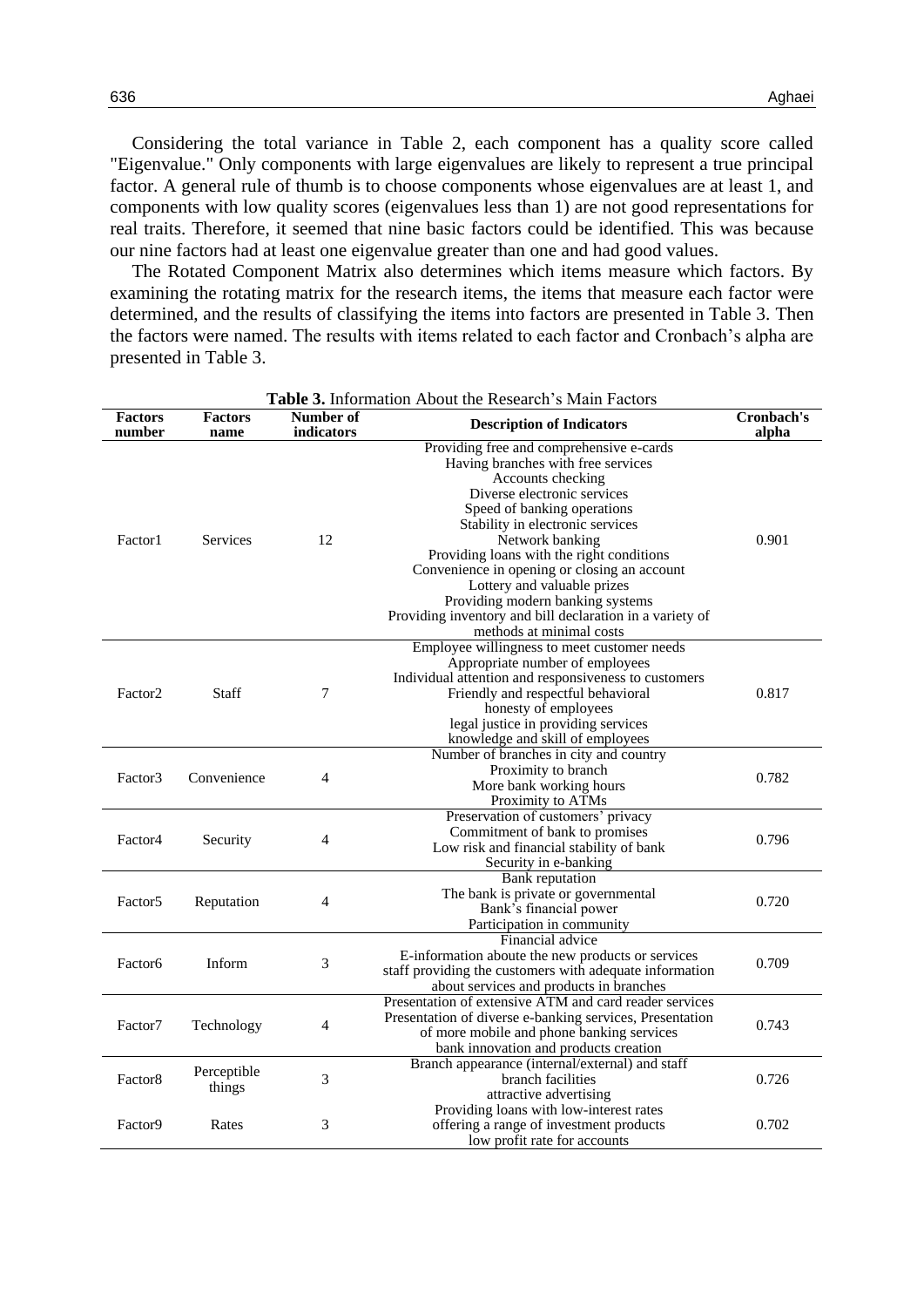Table 3 provides information on the nine main factors and the number of items that each of these factors is examined by. According to the results shown in this table, the indicators for measuring the services of Shahr Bank have been included in 12 items (including providing free and comprehensive e-cards, having branches with free services, accounts checking, diverse electronic services, speed of banking operations, stability in electronic services, network banking, providing loans with the right conditions, convenience in opening or closing an account, lottery and valuable prizes, providing modern banking systems, and providing inventory and bill declaration in a variety of methods at minimal costs). The items examined in other factors are presented in the Table 3. In addition, the Cronbach's alpha value for all these factors is more than 0.7, which shows the confirmation of the reliability of this measurement.

After extracting and naming customer expected benefits from the bank in the first step, customers should be classified according to their expected benefits. The results of step two are presented in the following lines.

#### *Cluster Analysis*

For factors customers segmentation [\(objective 2\)](#page-2-1), the dendrogram diagram was used in the hierarchical cluster analysis (along with the square of the euclidean distance for clusters distance). There are several methods to calculate the center of the clusters. [McQueen \(1998\)](#page-18-11) proposed a method in which cluster center is recalculated when the sample belonging to that becomes a cluster. To perform segmentation and determine the number of segments in this plan, K-Means analysis in SPSS 24 was used, which led to the extraction of four segments. Final cluster centers resulted from K-Means analysis are presented in [Table 4.](#page-8-0) In fact, the content of this table indicates the importance and priority of each factor or their behavioral importance in each segment.

<span id="page-8-0"></span>

| $\blacksquare$ $\blacksquare$ $\blacksquare$ $\blacksquare$ $\blacksquare$ $\blacksquare$ $\blacksquare$ $\blacksquare$ $\blacksquare$ $\blacksquare$ $\blacksquare$ $\blacksquare$ $\blacksquare$ $\blacksquare$ $\blacksquare$ $\blacksquare$ $\blacksquare$ $\blacksquare$ $\blacksquare$ $\blacksquare$ $\blacksquare$ $\blacksquare$ $\blacksquare$ $\blacksquare$ $\blacksquare$ $\blacksquare$ $\blacksquare$ $\blacksquare$ $\blacksquare$ $\blacksquare$ $\blacksquare$ $\blacks$ |                    |           |           |                  |                  |
|--------------------------------------------------------------------------------------------------------------------------------------------------------------------------------------------------------------------------------------------------------------------------------------------------------------------------------------------------------------------------------------------------------------------------------------------------------------------------------------------|--------------------|-----------|-----------|------------------|------------------|
| <b>Factors</b>                                                                                                                                                                                                                                                                                                                                                                                                                                                                             |                    | Segment 1 | Segment 2 | <b>Segment 3</b> | <b>Segment 4</b> |
| Factor1                                                                                                                                                                                                                                                                                                                                                                                                                                                                                    | <b>Services</b>    | 4.44      | 3.01      | 3.15             | 3.10             |
| Factor <sub>2</sub>                                                                                                                                                                                                                                                                                                                                                                                                                                                                        | <b>Staff</b>       | 4.33      | 2.15      | 3.23             | 3.03             |
| Factor3                                                                                                                                                                                                                                                                                                                                                                                                                                                                                    | Convenience        | 4.26      | 3.89      | 2.82             | 3.12             |
| Factor4                                                                                                                                                                                                                                                                                                                                                                                                                                                                                    | Security           | 4.11      | 3.90      | 2.85             | 3.00             |
| Factor <sub>5</sub>                                                                                                                                                                                                                                                                                                                                                                                                                                                                        | Reputation         | 4.37      | 3.85      | 2.80             | 3.09             |
| Factor <sub>6</sub>                                                                                                                                                                                                                                                                                                                                                                                                                                                                        | Inform             | 3.58      | 3.63      | 2.24             | 3.15             |
| Factor <sub>7</sub>                                                                                                                                                                                                                                                                                                                                                                                                                                                                        | Technology         | 4.41      | 3.16      | 3.08             | 2.99             |
| Factor <sub>8</sub>                                                                                                                                                                                                                                                                                                                                                                                                                                                                        | Perceptible things | 4.20      | 3.53      | 2.57             | 3.09             |
| Factor <sub>9</sub>                                                                                                                                                                                                                                                                                                                                                                                                                                                                        | Rates              | 3.39      | 1.62      | 1.71             | 2.83             |
| Members of each segment                                                                                                                                                                                                                                                                                                                                                                                                                                                                    |                    | 20.9%     | 27%       | 17.8%            | 34.3%            |

**Table 4.** Final Cluster Centers

The data obtained from customers' scores were coded to their expected benefits on the nine factors examined and clustered using SPSS software. Based on the results, customers were divided into 4 sections that had the expected benefits of proximity to each other. The sections consisted of 20.9, 27, 17.8, and 34.3 percents of the sample members, respectively. The numbers presented in each row of Table 4 are the average customer feedback for each section on that invoice. As it turns out, the highest and lowest averages are related to section 1 and 3 customers, respectively. Customer feedback and the naming of each section accordingly are provided below in Table 5.

Following the analysis of the importance of customer expected benefits in each segment, the analyses of demographic characteristics, behavioral characteristics, and the importance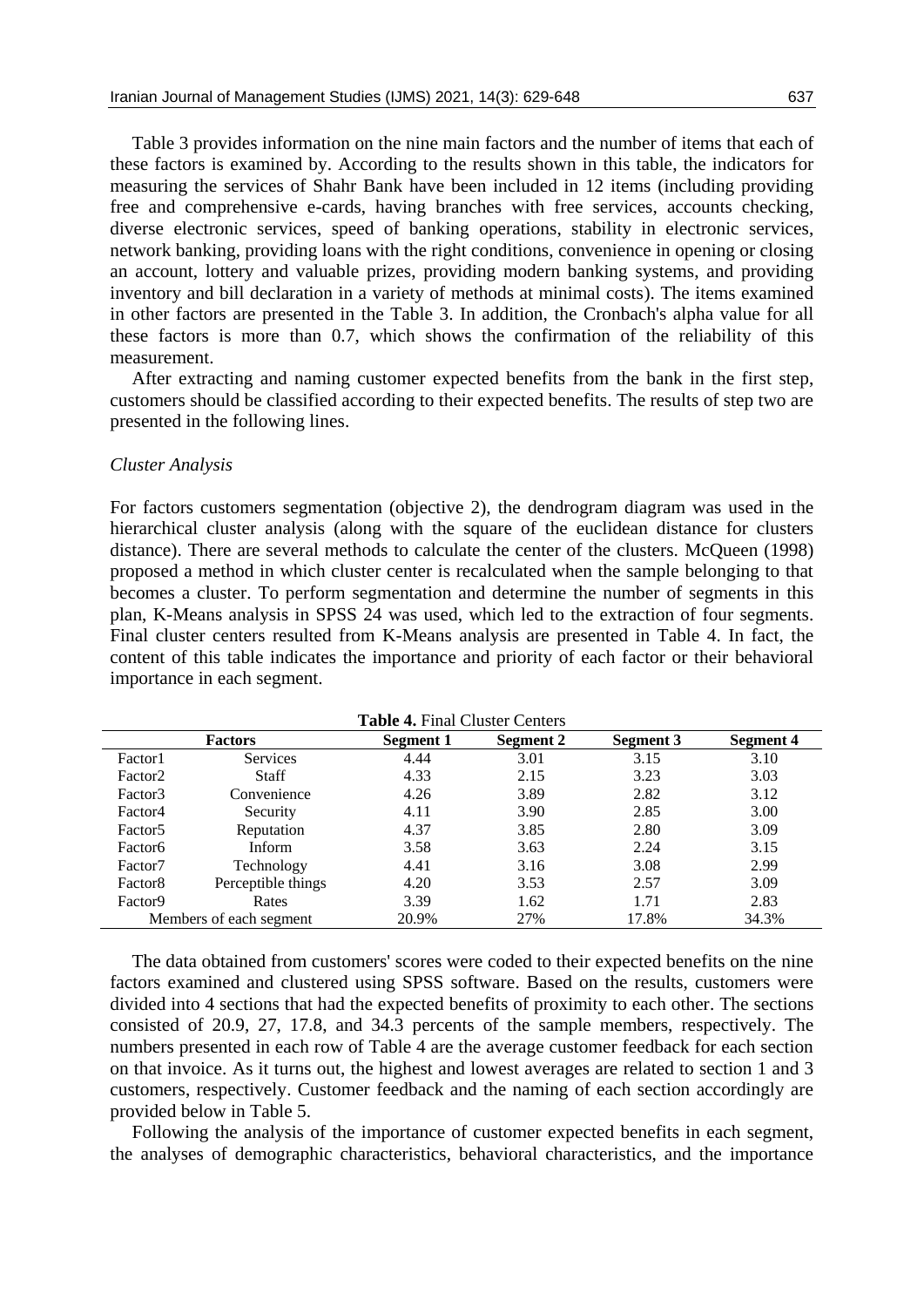level of benefits are carried out according to customer expected benefits in each segment and the results are presented [Table 5](#page-9-0) [\(objective 3\)](#page-2-2).

<span id="page-9-0"></span>

| Table 5. Demographic Characteristics of Each Segment (Numbers in Percent) |                                     |                  |                  |                  |                  |
|---------------------------------------------------------------------------|-------------------------------------|------------------|------------------|------------------|------------------|
|                                                                           | <b>Demographic variables</b>        | <b>Segment 1</b> | <b>Segment 2</b> | <b>Segment 3</b> | <b>Segment 4</b> |
|                                                                           | Members of each segment             | 20.9             | 27               | 17.8             | 34.3             |
| Gender                                                                    | Female                              | 43.9             | 31.0             | 32.5             | 34.4             |
|                                                                           | Male                                | 56.1             | 69.0             | 67.5             | 65.6             |
| <b>Marital</b> status                                                     | Single                              | 33.7             | 48.4             | 39.8             | 47.5             |
|                                                                           | Married                             | 66.3             | 51.6             | 60.2             | 52.5             |
|                                                                           | Under 18 years                      | 0.0              | 4.0              | 3.6              | $\overline{2.5}$ |
|                                                                           | 18 to 25 years                      | 20.4             | 25.4             | 22.9             | 26.9             |
|                                                                           | 25 to 35 years                      | 40.8             | 38.1             | 37.3             | 35.6             |
| Age                                                                       | 35 to 45 years                      | 21.4             | 19.8             | 19.3             | 21.9             |
|                                                                           | 45 to 55 years                      | 11.3             | 10.3             | 14.5             | 8.1              |
|                                                                           | 55 to 65 years                      | 6.1              | 1.6              | 2.4              | 3.1              |
|                                                                           | 65 to 75 years                      | 0.0              | 0.8              | 0.0              | 1.9              |
|                                                                           | Lower than diploma                  | 15.3             | 15.8             | 19.3             | 23.7             |
| Education                                                                 | Diploma                             | 39.8             | 47.6             | 49.4             | 39.4             |
|                                                                           | Bachelor's                          | 28.6             | 31.0             | 26.5             | 31.3             |
|                                                                           | Master's and higher                 | 16.3             | 5.6              | 4.8              | 5.6              |
| Duration of                                                               | Less than 1 year                    | 24.6             | 13.5             | 12.0             | 11.3             |
| relation with                                                             | 1 to 5 years                        | 40.8             | 27.0             | 32.5             | 41.3             |
| the bank                                                                  | 5 to 10 years                       | 23.4             | 31.7             | 37.3             | 32.5             |
|                                                                           | Over 10 years                       | 11.2             | 27.8             | 18.2             | 14.9             |
|                                                                           | Less than 10 million                | 6.0              | 19.0             | 12.0             | 15.6             |
|                                                                           | 10-20 Million                       | 32.7             | 25.4             | 50.6             | 34.4             |
| Income                                                                    | 20-40 Million                       | 37.8             | 34.1             | 32.5             | 36.9             |
| (Rials)                                                                   | 40-60 Million                       | 19.4             | 13.6             | 3.7              | 10.0             |
|                                                                           | 60-80 Million                       | 3.1              | 6.3              | 0.0              | 2.5              |
|                                                                           | Over 80 million                     | $1.0\,$          | 1.6              | 1.2              | 0.6              |
|                                                                           | Educational, cultural, and artistic | 9.1              | 15.9             | 14.5             | 10.6             |
|                                                                           | Administrative and financial        | 27.6             | 13.4             | 6.0              | 15.6             |
|                                                                           | employee                            |                  |                  |                  |                  |
|                                                                           | Manager                             | 11.2             | 4.8              | 1.2              | 7.5              |
| Job                                                                       | Self-employed/Freelance Jobs(1)     | 3.1              | 4.0              | 6.0              | 3.1              |
|                                                                           | (doctor, lawyer, engineer)          |                  |                  |                  |                  |
|                                                                           | Self-employed/Freelance Jobs(2)     |                  | 50.0             | 61.4             |                  |
|                                                                           | (businessman, shopkeeper, coach,    | 39.8             |                  |                  | 49.4             |
|                                                                           | farmer, worker)                     |                  |                  |                  |                  |
|                                                                           | Other jobs                          | 9.2              | 11.9             | 10.9             | 13.8             |

Table 5 presents the demographic information of customers separately for each section. The largest section was Section 4 and the smallest Section was 3. In addition, the customers of Section 2 had more contact with the bank and the customers of this section had the highest income. In the following, we will discuss the details of demographic information separately for each section. In this section, the most important data in [Tables 4](#page-8-0) and [5](#page-9-0) regarding each segment are analyzed.

**Segment 1:** This segment includes 98 (20.9%) respondents. Males (56.1%), married respondents (66.3%), age group 25 to 35 years old (40.8%), respondents with a bachelor's degree (39.8%), self-employed (2) respondents (39.8%), respondents with 20 to 40 million rials income (37.8%), and relationship period from 1 to 5 years (40.8%) constituted the major demographic variable percentages in this segment. In this segment, all factors are of great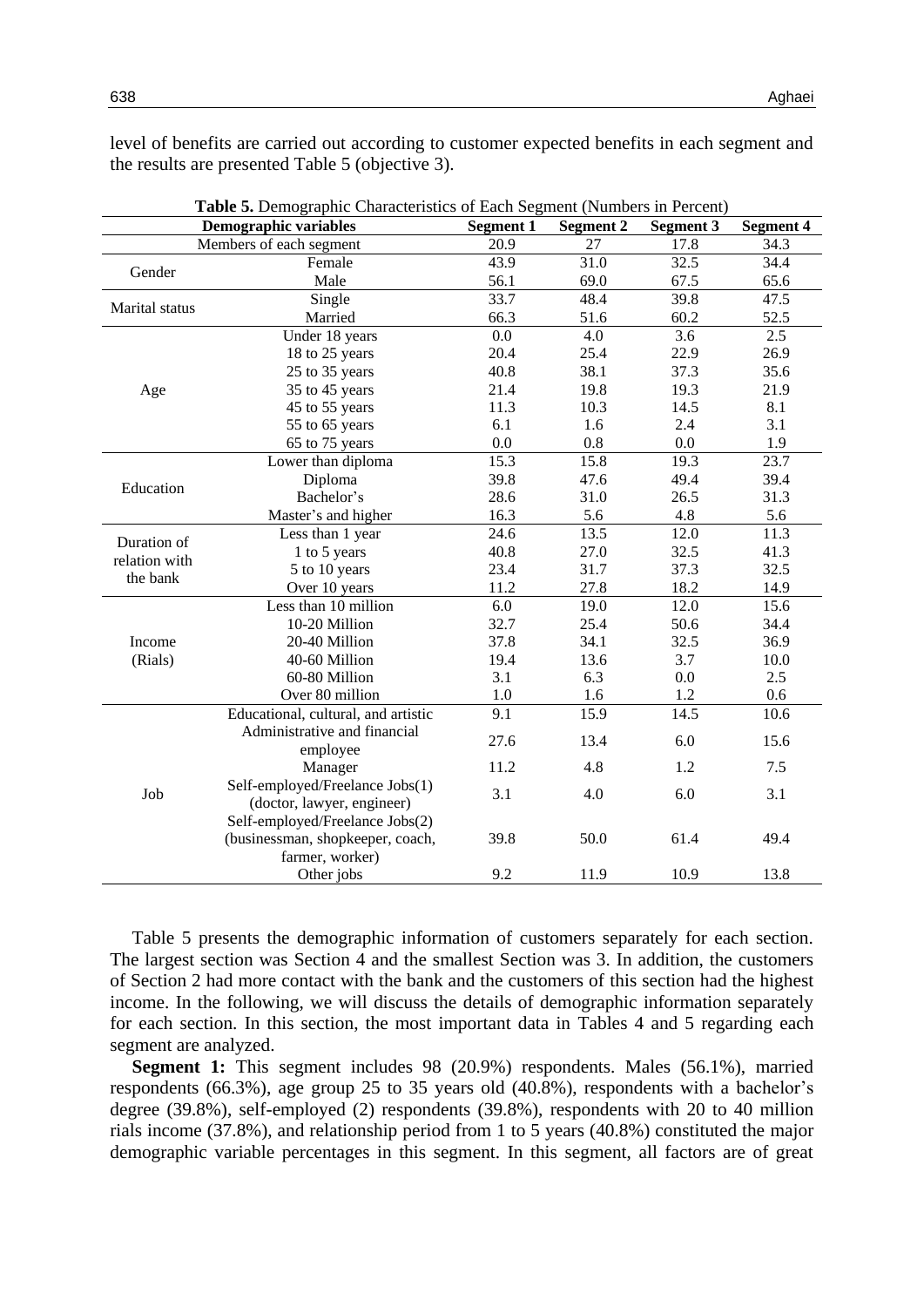importance and have the highest score compared to other segments. The high importance of benefits for respondents in this segment shows that these customers are **benefit-oriented**.

**Segment 2:** This segment includes 126 (27%) respondents. Males (69%), single respondents  $(51.6\%)$ , age group 25 to 35 years old  $(38.1\%)$ , respondents with a diploma degree  $(47.6\%)$ , administrative and financial employee respondents (50%), respondents with 20 to 40 million rials income (34.1%), and relationship period from 5 to 10 years (31.7%) constituted the major demographic variable percentages in this segment. Here, the services and technology factor has medium importance and the employee factor is considered insignificant. The rates factor has the lowest score compared to other segments and is insignificant, and the factors of convenience and perceptible things, inform, security and reputation have importance rates more than average. The high importance of psychological and sedative benefits for respondents in this segment shows that these customers are **peace-oriented**.

**Segment 3:** This segment includes 83 (17.8%) respondents. Males (67.5%), married respondents (60.2%), age group 25 to 35 years old (37.3%), respondents with a diploma degree (49.4%), self-employed (2) respondents (61.4%), respondents with 10 to 20 million rials income (50.6%), and relationship period from 5 to 10 years (37.3%) constituted the major demographic variable percentages in this segment. In general, the respondents in this segment attribute low importance to all factors. The low importance of benefits for respondents in this segment (this segment also has the longest relationship with the bank) shows that these customers are **interest-oriented** and interested in this bank.

**Segment 4:** This segment includes 160 (34.3%) respondents. Males (65.6%), married respondents (52.5%), age group 25 to 35 years old (35.6%), respondents with a bachelor's degree (39.4%), self-employed (2) respondents (49.4%), respondents with 20 to 40 million rials income (36.9%), and a relationship period from 1 to 5 years (41.3%) constituted the major demographic variable percentages in this segment. Here, the respondents gave a relatively moderate degree of importance to all factors. This shows that the customers are **moderate** and are satisfied with their existing amount of benefits.

This result is consistent with [Esfidani et al. \(2014\)](#page-17-6) who identified microbanking based on expected customer benefits of Mellat Bank in 4 segments as well as a study by [Machauer and](#page-18-12)  [Morgner \(2001\).](#page-18-12) However, it is not consistent with [Mortazavi](#page-18-9) et al. (2009) who determined Mashhad's banks based on expected customer benefits in three segments as well as [Garland](#page-17-14)  [\(2005\),](#page-17-14) [Baradaran and Farrokhi \(2014\),](#page-16-10) [Shashidhar and Varadarajan \(2011\),](#page-18-13) [Piercy et al.](#page-18-3)  [\(2011\)](#page-18-3), [Bassi \(2015\)](#page-16-6), Souza [et al. \(2019\)](#page-18-14) and [Fullerton \(2019\)](#page-17-5).

Then, in order to collect and use clustering to determine a segment that has the highest consistency with Shahr Bank, conceptual maps were used based on the customer expected benefits in each segment.

#### *Conceptual Maps*

The objective of conceptual map learning is enabling learners to complete the forgotten knowledge, clarify the existing knowledge, understand the communications, and promote critical thinking [\(Hicks-Moore, 2005\)](#page-17-15). In this regard, according to a meeting with experts in the field of banking domain marketing, out of the nine proposed benefits in the questionnaire, four benefits that were more important from the perspective of customers [\(Table 4\)](#page-8-0) were selected and drawn as conceptual maps along with the 4 segments and the locations of the bank according to their scores relative to the benefits [\(objective 4\)](#page-2-3). Then, the conceptual maps of the analysis of Shahr Bank's customer expected benefits were investigated (the specifications of these maps are proposed according to a 5-point Likert scale in customer expected benefits questionnaire).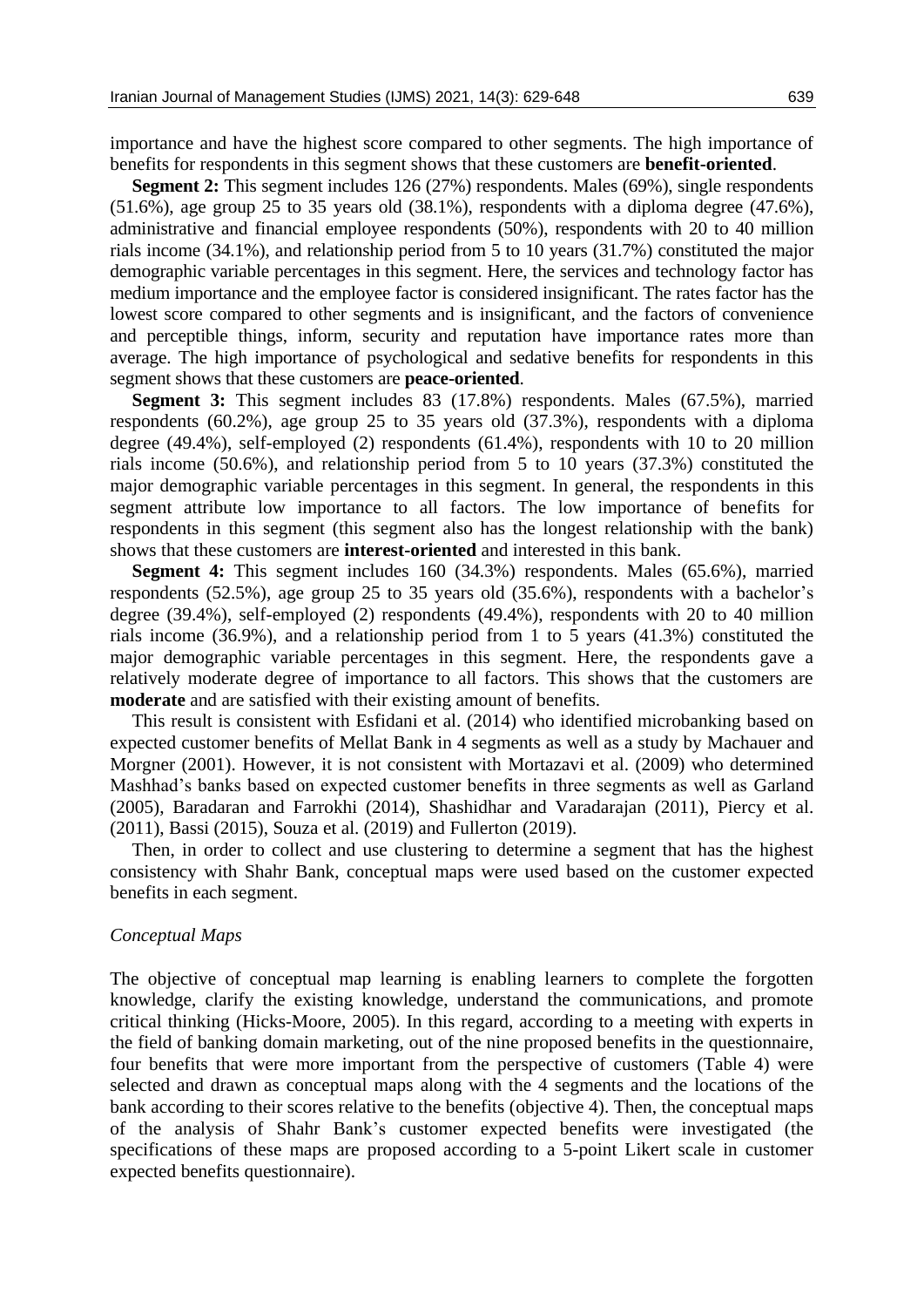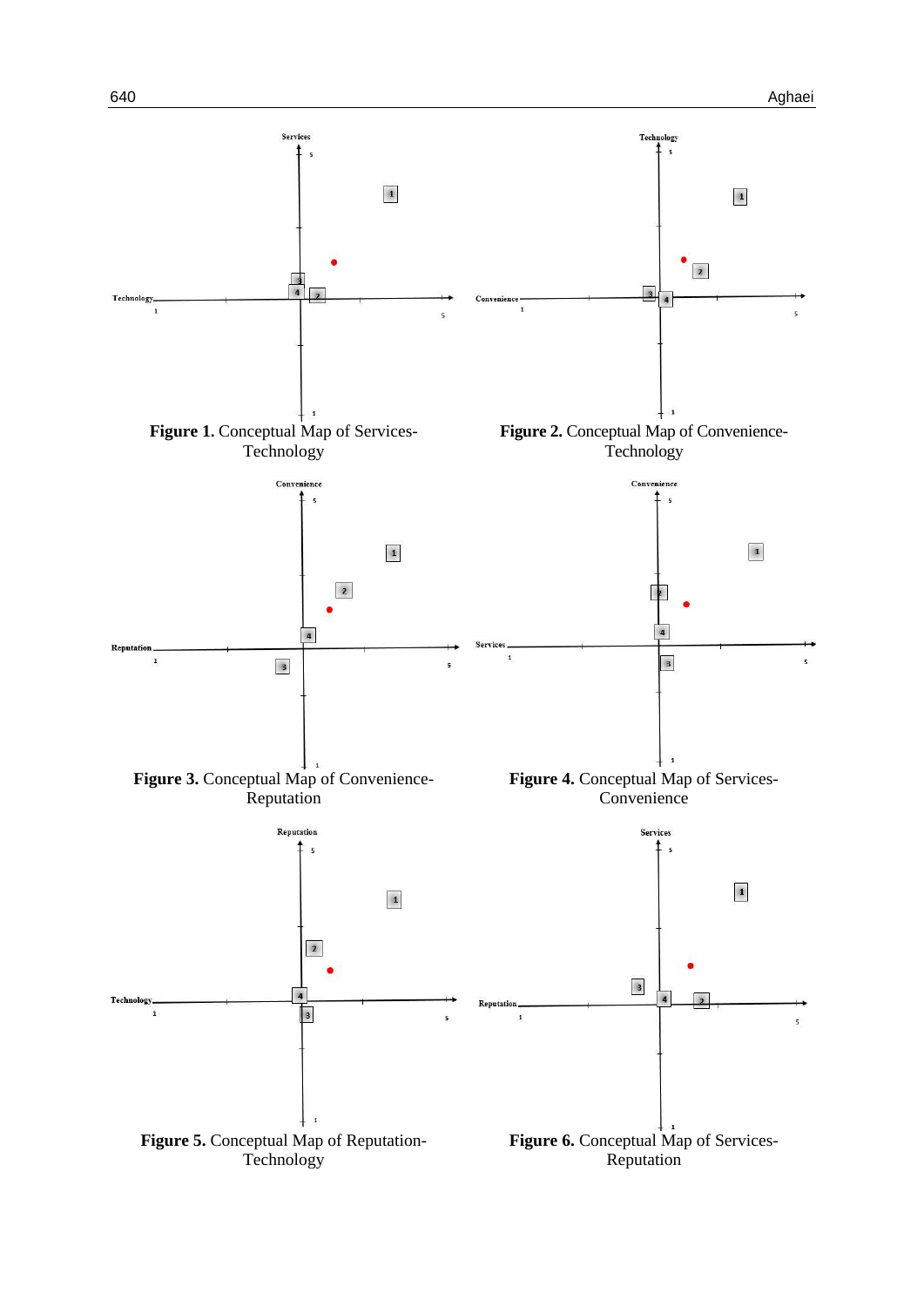Using concept maps 1 to 6, four items of the most important factors desired by customers have been examined in pairs. In addition, according to the average customer opinions in each factor (Table 4), the position of each section in the concept maps was determined. It should be noted that the intersection point of the axes is 3 points. As it turns out, Section 1 has the highest score on all maps. Figure 1 shows that customers in section 2 are more satisfied with the technology used (Score 3.3) and consider the services of the Shahr Bank to be moderate (Score 3). In addition, Section 4 in all maps is close to the intersection of the axes and the average view. In addition, the general position of Shahr Bank (indicated by a red circle in the maps) was determined through the overall average of the four sections (Table 4) in the invoice.

Therefore, as the most important findings from the above conceptual maps, to identify segments with the highest consistency with Shahr Bank of Iran and determine the most important benefits that are looked for in these segments, the arrangement of the segments in the conceptual maps shows that Shahr Bank is more closely related to peace-oriented customers (Segment 2). This group constitutes 27% of the total population who participated in this study. On the other hand, the moderate customers (Segment 4) constitute the largest group. This group constitutes 34.3% of the total population. Therefore, this cluster has a high attractiveness for the bank.

Moreover, among benefits that are presented in [Table 4,](#page-8-0) factors that have been taken into consideration more specifically considering scores in the two groups (i.e., groups 2 and 4) are convenience, perceptible things, inform, security, and reputation. Therefore, indexes in these factors should be taken into consideration carefully and bank should be more concentrated and employ more effective strategies to promote these factors and their indexes for customers. In [Table 6,](#page-12-0) indexes related to these five factors are pointed out and these results (the most important customer expected benefits of two selected groups for Shahr Bank) are compared to other studies.

<span id="page-12-0"></span>

| <b>Factors</b> | <b>Indicators</b>                               | <b>Researchs with similar results</b> |
|----------------|-------------------------------------------------|---------------------------------------|
|                | Number of branches in city and country          | Alfansi and Sargeant (2000),          |
|                | Proximity to branch                             | Almossawi (2001), Blankson et al.     |
| Convenience    | More bank working hours (After working hours or | (2009), Marimuthu et al. (2010),      |
|                | on holidays)                                    | Hedayatnia and Eshghi (2011), Rashid  |
|                | Proximity to ATMs                               | $(2012)$ , Gupta and Dev $(2012)$     |
|                | Branch appearance (internal/external) and staff | McDougall and Levesque (1994),        |
| Perceptible    | Branches facilities                             | Alfansi and Sargeant (2000),          |
| things         | Attractive advertising                          | Mortazavi et al. (2009), Hosseini and |
|                |                                                 | Ghaderi (2010)                        |
|                | Financial advice                                |                                       |
|                | E-information about the new product or service  | Machauer and Morgner (2001),          |
| Inform         | staff providing the customers with adequate     | Mortazavi et al. (2009), Hosseini and |
|                | information about services and products in      | Ghaderi (2010)                        |
|                | branches                                        |                                       |
|                | Preservation of customers' privacy              | Alfansi and Sargeant (2000), Machauer |
| Security       | Commitment of bank to promises                  | and Morgner (2001), Mokhlis et al.    |
|                | Low risk and financial stability of bank        | (2009), Hosseini and Ghaderi (2010)   |
|                | Security in e-banking                           |                                       |
|                | Bank reputation                                 |                                       |
|                | The ank is private or governmental              | Almossawi (2001), Marimuthu et al.    |
| Reputation     | Bank's financial power                          | (2010)                                |
|                | Participation in community                      |                                       |

**Table 6.** Describtion of the benefit indicators and researchs with similar results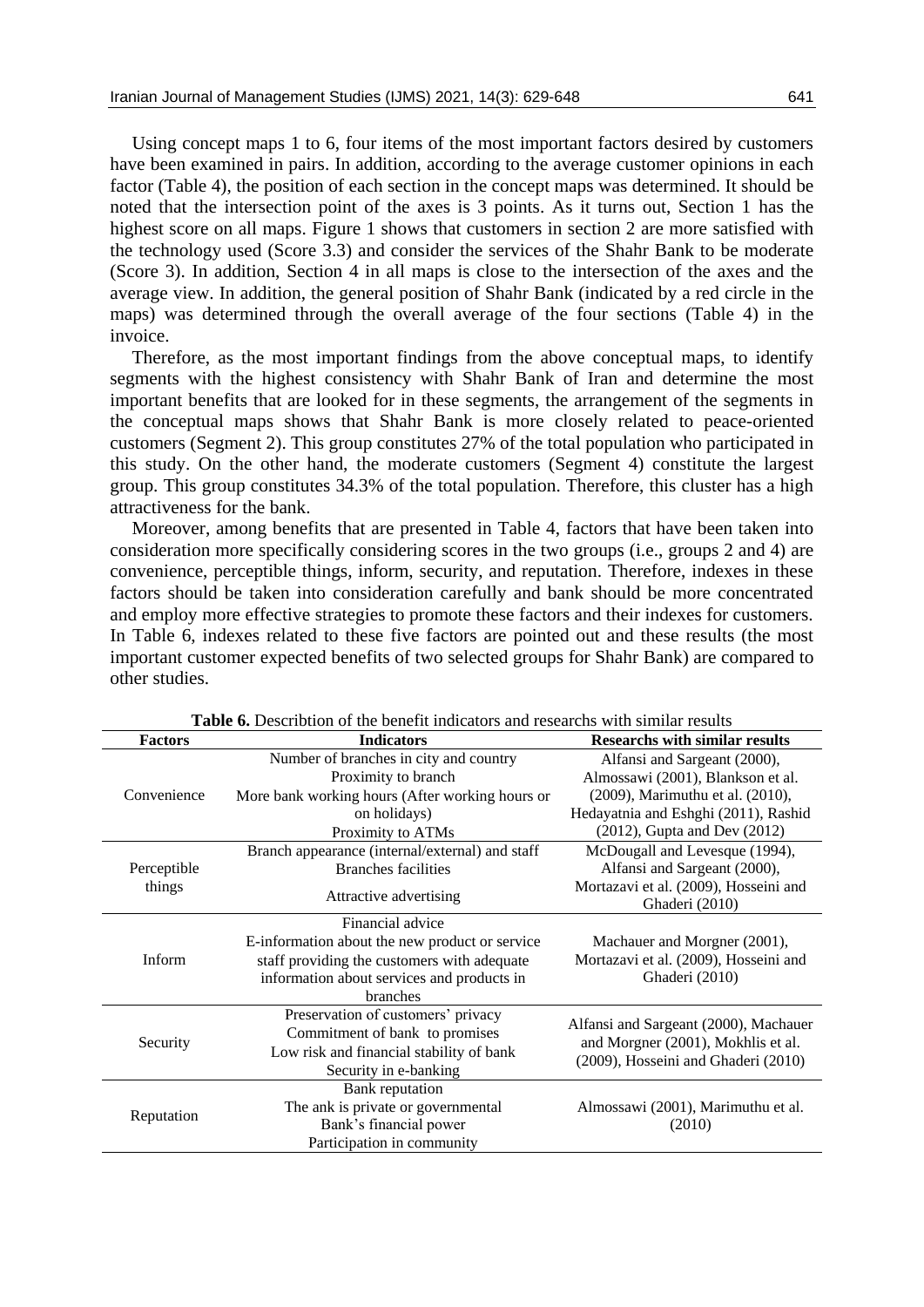Table 6 lists the studies that have achieved the same results and factors as this study. For example, Almossawi (2001) and Marimuthu et al. (2010) have also introduced reputation and comfort criteria as the most important criteria for selecting a bank. Machauer and Morgner (2001) also cited information and security as measures of expected customer benefits. This result is consistent with [Rashid \(2012\)](#page-18-3) who introduced e-banking, convenience, staff competency, appearance, the impact of others, and advertising as the most important factors to select a bank. However, it is not consistent with [Machauer and](#page-18-12) Morgner (2001), [Andronikidis and](#page-16-5) Dimitriadis (2003), [Kaynak and](#page-17-9) Harcar (2005), [Foscht et al.](#page-17-7) (2010), [Gupta](#page-17-8)  and [Dev \(2012\)](#page-17-8) and [Sayani and](#page-18-4) Miniaoui (2013).

### **Conclusions**

Customer segmentation can have an important role in determining marketing strategy and designing an advertising campaign for a bank brand; moreover, it can increase its effectiveness and facilitate the innovation process in providing value-adding services (Zakrzewska & [Murlewski, 2005\)](#page-19-0). In recent years, the Shahr Bank of Iran has faced many problems because of the poor customer orientedness and customer services. In this regard, the problems of Shahr Bank that make segmentation necessary for this bank arethe dispersion of customer data and their non-segregation for planning purposes, The lack of an effective marketing plan due to the lack of knowledge about customers, the lack of knowledge about the demands of customers by the bank in order to provide value-added services to them, and high marketing costs and market targeting based on judgment and experience rather than data extracted from customers and their segmentation. Hence, it was considered it to be necessary to identify the customers. For this reason,the Shahr Bank of Iran was selected for this study. Due to its formation based on customer's needs and their main purchase reason, market segmentation according to the expected is a stronger form of market segmentation compared to traditional methods (Machauer & [Morgner, 2001\)](#page-18-12). Expected benefits show what customers are interested in and give importance to them, and these variables are more accurately related to descriptive variables such as demographic characteristics and lifestyle. Therefore, according to the importance of the topic, this study concentrated on the customer segmentation of Shahr Bank based on customer expected benefits in the banking industry of Iran. In this regard, factor analysis, cluster analysis, and conceptual maps were used to meet the objectives, and data were analyzed using SPSS 24. In the following, a summary of the results according to research objectives is presented.

Previous studies on Iranian and World's banking industry have not paid much attention to the customer expected benefits and customer segmentation. Also, precisely, the most important difference between this study and similar studies has been provided. That is to say, a review of the concept map and position of banks and departments, the differences appeared in the expected benefits from the time the previous research has been done, changes in the economic situation of the country and many changes in the behavior of banks and customers, the segmentation of Shahr Bank customers, and determining their expected benefits have not been done in the previous studies. Thus, market segmentation according to customer expected benefits, studied in the Shahr Bank of Iran, is the most important innovation of this study, and this study can supplement past studies in this arena more. For bank managers, this paper provides a view that to identify customers' preferences. Customer identification helps banks increase profitability because services and products that are presented in the banks should be based on a better understanding of customers.

Moreover, some of the applications of this research in order to solve the problems of Shahr Bank are Dividing customers and extracting their expected service features and demographics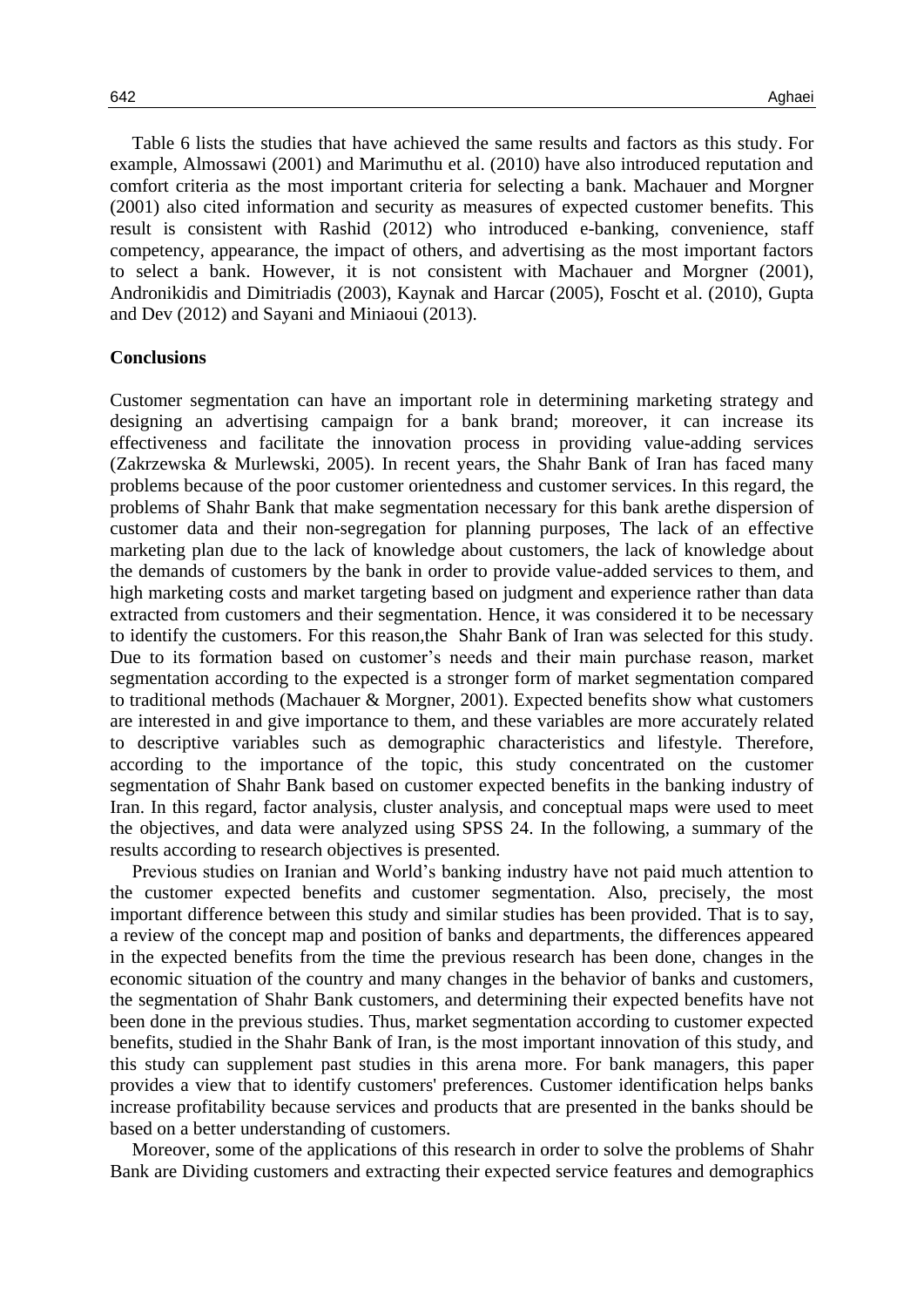in order to design an effective and targeted marketing mix based on the expected benefits and services of customers in each department, designing a marketing strategy based on the service features and benefits of each sector, strategically reducing advertisement costs and at the same time improving the effectiveness of advertising, applying the segmentation of benefits and RFM approaches appropriately to each sector and putting into practice the effective measures from attracting to retaining customers.

With regard to the first research objective, the expected customer benefits were classified into nine categories [\(Table 3\)](#page-7-0). Concerning the second research objective, the customers of this bank were classified into four segments of benefit-oriented, peace-oriented, interest-oriented, and moderate [\(Table 4\)](#page-8-0) according to their expected benefits and regarding the third research objective, the demographic characteristics and expected benefits were described [\(Table 5\)](#page-9-0). The results are consistent with those of Esfidani et al. (2014) as well as a study by Machauer and Morgner (2001). However, it is not consistent with Mortazavi et al. (2009) as well as Garland (2005), Baradaran and Farrokhi (2014), Shashidhar and Varadarajan (2011), Piercy et al. (2011), Bassi (2015), Souza et al. (2019) and Fullerton (2019). As a general conclusion from conceptual maps and regarding the fourth research objective, it can be said that the Shahr Bank of Iran shows more consistency with peace-oriented customers. This group constitutes 27% of total population. On the other hand, moderate customers constitute the largest group (34.3%); therefore, this cluster has high attractiveness. In addition, among benefits presented in [Table 4,](#page-8-0) convenience, perceptible things, inform, security, and reputation are taken into consideration more than other benefits. Table 6 lists the studies that have achieved the same results and factors as this study. For example, Almossawi (2001) and Marimuthu et al. (2010) have also introduced reputation and comfort criteria as the most important criteria for selecting a bank. Machauer and Morgner (2001) also cited information and security as measures of expected customer benefits. This result is consistent with [Rashid](#page-18-3)  [\(2012\)](#page-18-3) who introduced e-banking, convenience, staff competency, appearance, the impact of others, and advertising as the most important factors to select a bank. However, it is not consistent with Machauer and Morgner (2001), Andronikidis and Dimitriadis (2003), Kaynak and Harcar (2005), Foscht et al. (2010), Gupta and Dev (2012) and Sayani and Miniaoui (2013).About the [fifth research objective,](#page-0-0) the most important opportunities that exist in these two segments along with suggestions to promote marketing strategies are as follows.

- The components of convenience, perceptible things, inform, security, and reputation that are selected as the most important factors in the selected segments (2 and 4) should be taken into consideration specifically to satisfy customers more than ever. Indeed, the banks can direct a special attention towards these factors. Examples include actions such as increasing the number of ATMs and small branches in the city, promoting the appearance of branches and staff, and instructing the customers about how to use electronic services of the bank. Moreover, free consultation and informing the customers, commitment to promises and privacy, and presenting financial reports to gain trust and participation in society should be taken into account.
- Sixty-nine percent of peace-oriented customers and 65.6% of moderate customers are males. Therefore, it is better to design advertising and marketing techniques to be attractive for males. Examples include using attractive colors, quick and accurate responding (because males like quick reactions), and increased use of electronic services so that they do not have to go to the banks in person.
- About the customers, 51.6% of peace-oriented customers are single and 52.2% of moderate customers are married. Therefore, in advertising, specific strategies should be used to attract both groups. For example, it is better to use two types of pictures in advertisings: one type should be comprised of pictures attractive for single people and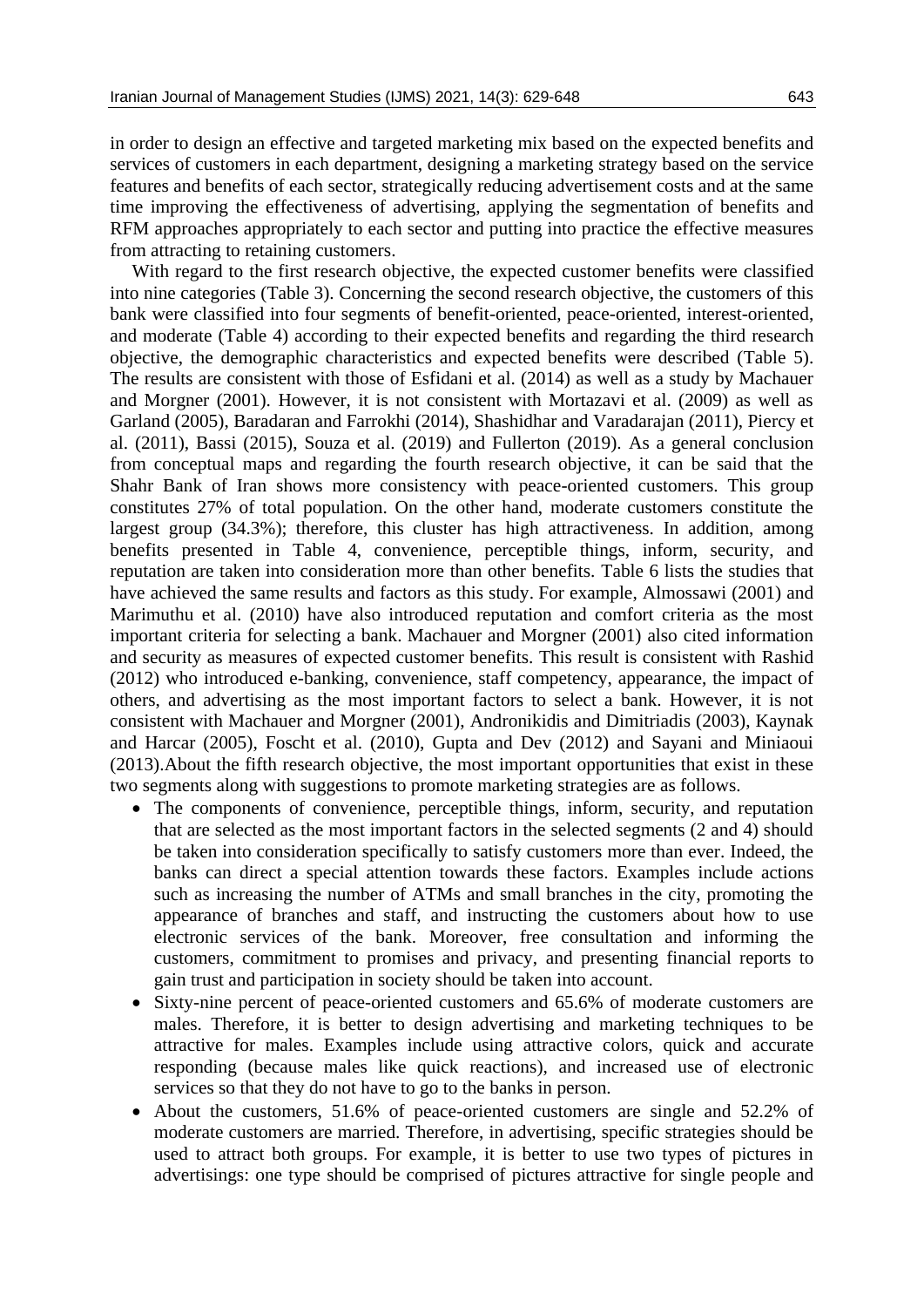the other type should be attractive for families. Developing internet services to keep families together can be another solution.

- The age group 25 to 35 years old had the highest percentage in two groups (38.1% in peace-oriented customers and 39.4% in moderate customers). These results indicate the strong presence of the youths among bank customers. Therefore, it is suggested to work on this issue in terms of content, e.g., using pictures related to the youths and whatever shows the energy and features of this period. For example, the color of the bank's logo is an advantage in advertising. In addition, in designing and developing banking products and services, it is recommended to promote designs related to the youths both qualitatively and quantitatively.
- The relationship periods of 5 to 10 years (31.7%) and 1 to 5 years (41.3%) constituted the highest percentages among the peace-oriented and moderate customers, respectively. Since the fourth group is the largest group, it is suggested to use advertising in the mass media along with other advertising modes such as sending text messages, providing various facilities, loans, and lotteries, and informing the customers.

The limitations of this study included distributing questionnaires only in Tehran, complicated administrative processes in the banks, and the customers' lack of familiarity with banking services.

For future studies, it is recommended to use other segmentation methods and integrate them according to customer expected benefits. In addition, the classification of factors and criteria of this study in other countries and compare the results can be considered by future researchers.

**Acknowledgements I should thank** the Shahr Bank for presenting its information and cooperating with the author of this study, and for its financial supports. The corresponding author states that there is no conflict of interest.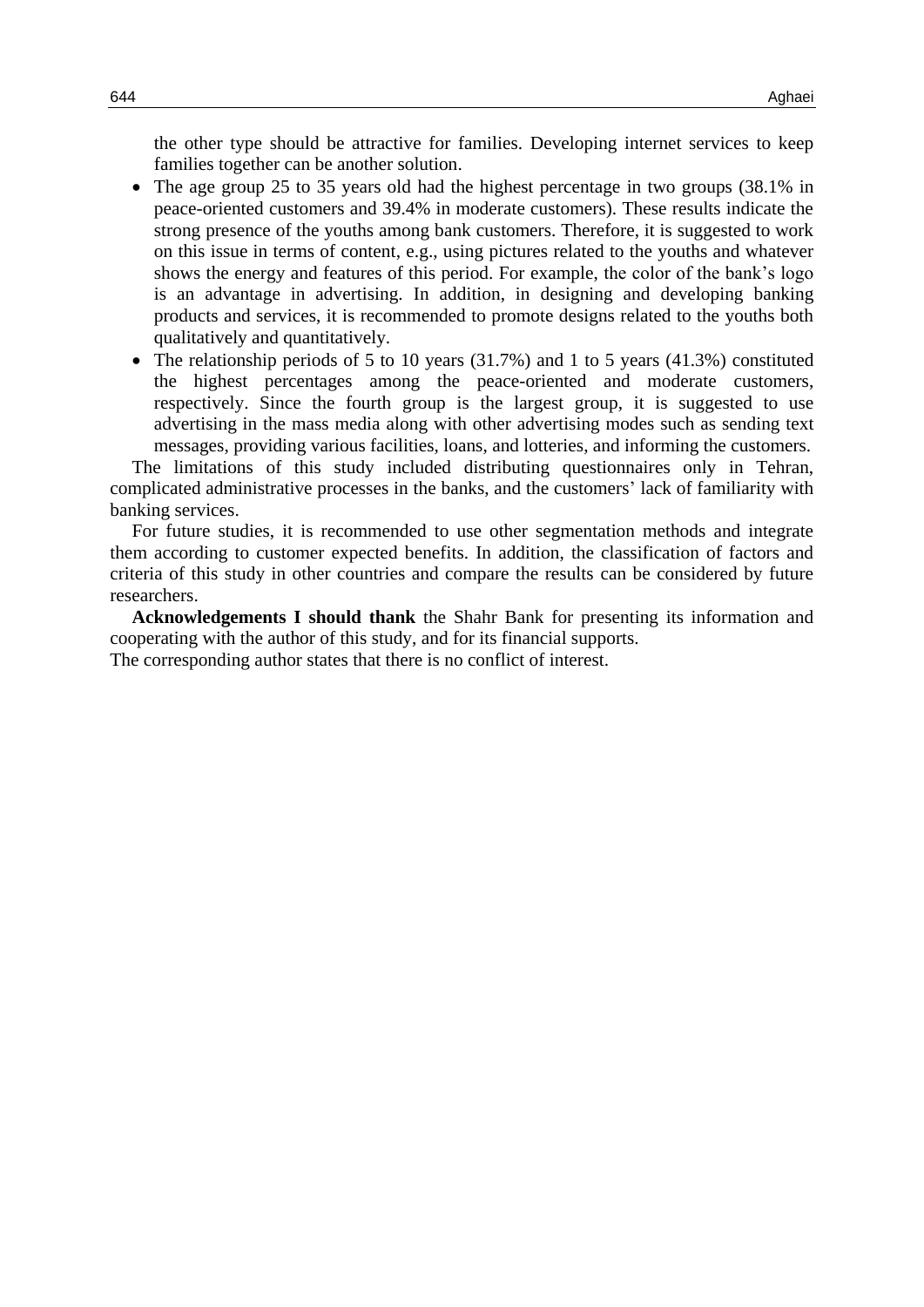### **References**

- <span id="page-16-0"></span>Abimbola, T., Trueman, M., Iglesias, O., Muhamad, R., Melewar, T. C., & Alwi, S. F. S. (2012). Segmentation and brand positioning for Islamic financial services. *European Journal of Marketing*, *46*(7/8), 900-921. https://doi.org/10.1108/03090561211230061
- <span id="page-16-7"></span>Aghaei, M., Vahedi, E., Kahreh, M. S., & Pirooz, M. (2014). An examination of the relationship between services marketing mix and brand equity dimensions. *Procedia-Social and Behavioral Sciences*, *109*, 865-869. https://doi.org/10.1016/j.sbspro.2013.12.555
- <span id="page-16-9"></span>Ahmad, R. (2003). Benefit segmentation. *International Journal of Market Research*, *45*(3), 1-13. https://doi.org/10.1177/147078530304500302
- Alfansi, L., & Sargeant, A. (2000). Market segmentation in the Indonesian Banking sector: The relationship between demographics and desired customer benefits. *International Journal of Bank Marketing*, *18*(2), 64-74. https://doi.org/10.1108/02652320010322976
- <span id="page-16-11"></span>Almossawi, M. (2001). Bank selection criteria employed by college students in Bahrain: An empirical analysis. *International Journal of Bank Marketing*, *19*(3), 115-125. https://doi.org/10.1108/02652320110388540
- <span id="page-16-5"></span>Andronikidis, A. I., & Dimitriadis, N. I. (2003). Segmentation of bank customers by utilising ethnic/cultural profile dimensions: A qualitative approach. *Journal of Marketing Management*, *19*(5-6), 629-655. https://doi.org/10.1080/0267257X.2003.9728229
- Asiedu, E. (2016). A study of use and impact of market segmentation practices on bank performance: with special reference to commercial banks in Colombia. *Journal of Business and Financial Affairs*, *5*(162), 2167-0234. https://doi.org/10.4172/2167-0234.1000162
- <span id="page-16-10"></span>Baradaran, V., & Farrokhi, Z. (2014). Customer segmentation in the banking industry by extended model of RFMC. *Iranian Journal of Brand Management, 1*(2), 135-154. https://doi.org/10.22051/BMR.2015.1226
- <span id="page-16-6"></span>Bassi, F. (2015). Forecasting financial products acquisition via dynamic segmentation: An application to the Italian market. *International Journal of Market Research*, *57*(6), 909-930. https://doi.org/10.2501/IJMR-2015-071
- <span id="page-16-3"></span>Bennett, D., & Higgins, M. (1988). Quality means more than smiles. *ABA Banking journal, 80*(6), 46- 57.
- <span id="page-16-12"></span>Blankson, C., Omar, O. E., & Cheng, J. M. S. (2009). Retail bank selection in developed and developing countries: A cross-national study of students' bank-selection criteria. *Thunderbird International Business Review*, *51*(2), 183-198. https://doi.org/10.1002/tie.20257
- <span id="page-16-4"></span>Bowen, J. W., & Hedges, R. B. (1993). Increasing service quality in retail banking. *Journal of Retail Banking*, *15*(3), 21-29.
- <span id="page-16-1"></span>Cameron, F., Cornish, C. & Nelson, W. (2006). FSS2: A new methodology for segmenting consumers for financial services. *Journal of Financial Services Marketing*, *10*(3), 260-271. https://doi.org/10.1057/palgrave.fsm.4770191
- Cermak, D. S., File, K. M., & Prince, R. A. (1994). A benefit segmentation of the major donor market. *Journal of Business Research*, *29*(2), 121-130. https://doi.org/10.1016/0148- 2963(94)90016-7
- Cho, M., Bonn, M. A., & Brymer, R. A. (2017). A constraint-based approach to wine tourism market segmentation. *Journal of Hospitality & Tourism Research*, *41*(4), 415-444. https://doi.org/10.1177/1096348014538049
- <span id="page-16-8"></span>De Keyser, A., Schepers, J., & Konuş, U. (2015). Multichannel customer segmentation: Does the after-sales channel matter? A replication and extension. *International Journal of Research in Marketing*, *32*(4), 453-456. https://doi.org/10.1016/j.ijresmar.2015.09.005
- Dolnicar, S., Grün, B., & Leisch, F. (2018). M*arket segmentation analysis: Understanding it, doing it, and making it useful* (p. 324). Springer Nature.
- <span id="page-16-2"></span>Dolnicar, S. & Leisch, F. (2004). Segmenting markets by bagged clustering. *Australasian Marketing Journal (AMJ)*, *12*(1), 51-65. https://doi.org/10.1016/S1441-3582(04)70088-9
- El Saghier, N., & Nathan, D. (2013, April). *Service quality dimensions and customers' satisfactions of banks in Egypt.* In ... (Eds.), Proceedings of 20th international business research conference (pp. 1-13), Dubai, UAE.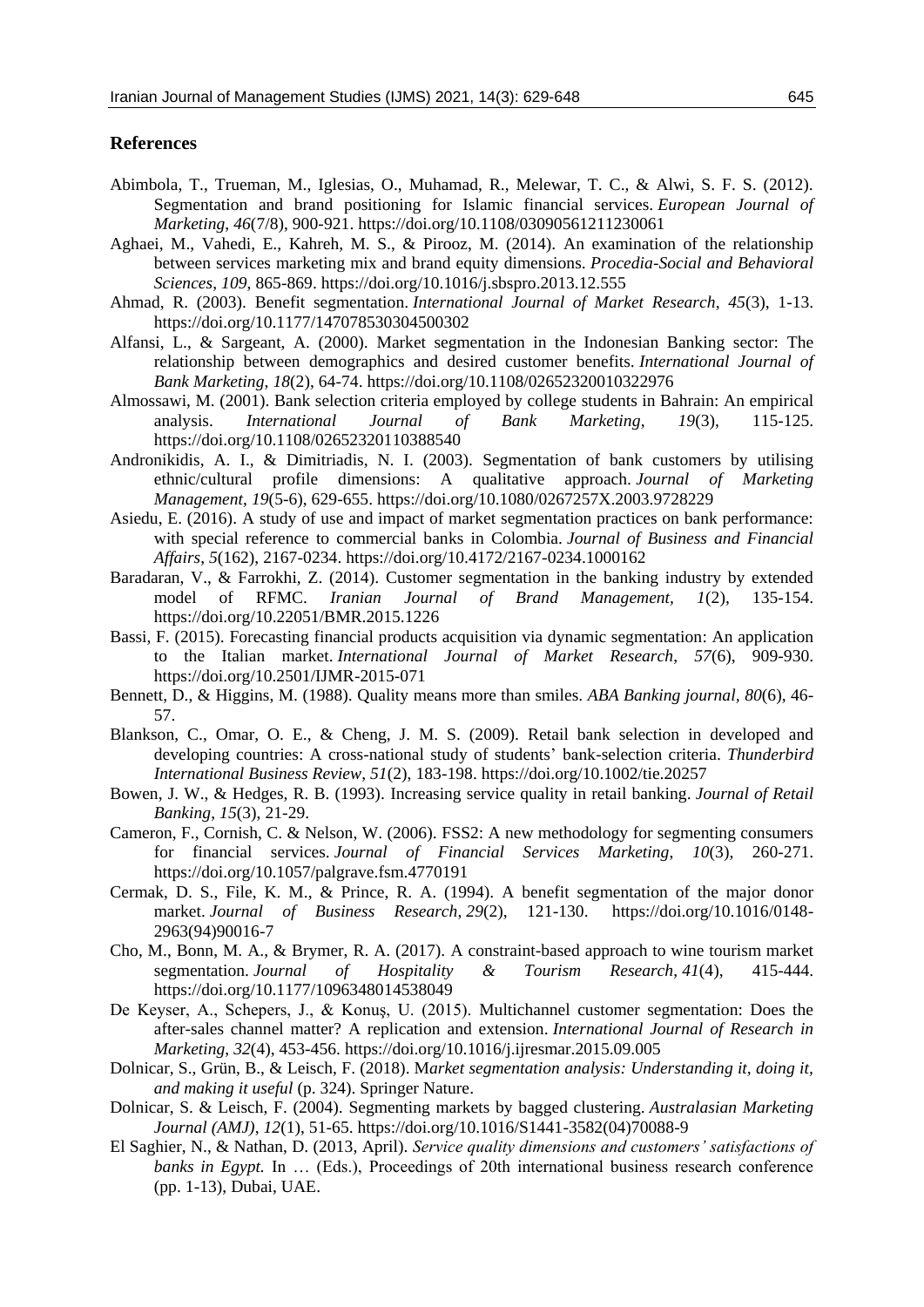- <span id="page-17-6"></span>Esfidani, M. R., Mahmoudi, S. M., Keimasi, M., Mohammadi, H., & Parsafard, M. R. (2014). Retail banking market segmentation based on the expected benefits of Bank Mellat customers. *Iranian Journal of Business Management*, *6*(2), 227-250. https://doi.org/10.22059/JIBM.2014.51378
- <span id="page-17-7"></span>Foscht, T., Maloles, C., Schloffer, J., Chia, S. L., & Sinha. I. J. (2010). Banking on the youth: The case for finer segmentation of the youth market. *Young Consumers: Insight and Ideas for Responsible Marketers*, *11*(4), 264 – 276. https://doi.org/10.1108/17473611011093907
- <span id="page-17-5"></span>Fullerton, G. (2019). Using latent commitment profile analysis to segment bank customers. *International Journal of Bank Marketing*, *38*(3), 627-641. https://doi.org/10.1108/IJBM-04-2019-0135
- <span id="page-17-14"></span>Garland, R. (2005). Segmenting retail banking customers. *Journal of Financial Services Marketing*, *10*(2), 179-191. https://doi.org/10.1057/palgrave.fsm.4770184
- Gonzlez-Benito, S. & Gonzlez-Benito, J. (2005). The role of geodemographic segmentation in retail location strategy. *International Journal of Market Research*, *47*(3), 295-316. https://doi.org/10.1177/147078530504700305
- <span id="page-17-0"></span>Guillet, B. D., & Kucukusta, D. (2016). Spa market segmentation according to customer preference. *International Journal of Contemporary Hospitality Management*, *28*(2), 418-434. https://doi.org/10.1108/IJCHM-07-2014-0374
- <span id="page-17-8"></span>Gupta, A., & Dev, S. (2012). Client satisfaction in Indian banks: An empirical study. *Management Research Review*, *35*(7), 617-636. https://doi.org/10.1108/01409171211238839
- <span id="page-17-12"></span>Haley, R. I. (1968). Benefit segmentation: A decision-oriented research tool. *Journal of Marketing*, *32*(3), 30-35. https://doi.org/10.1177/002224296803200306
- <span id="page-17-13"></span>Haley, R. I. (1995). Benefit segmentation: A decision-oriented research tool. *Marketing Management, 4*(1), 59-73.
- <span id="page-17-11"></span>Harrison, T. S. (1994). Mapping customer segments for personal financial services. *International Journal of Bank Marketing*, *12*(8), 17-25. https://doi.org/10.1108/02652329410069010
- <span id="page-17-10"></span>Hasan, M., & Khan, S. S. (2015). Marketing performance-based brand valuation: An application of marketing profitability and capitalization factor. *Du Journal of Marketing*, *18*, 41-56.
- <span id="page-17-16"></span>Hedayatnia, A., & Eshghi, K. (2011). Bank selection criteria in the Iranian retail bank industry. *International Journal of Business and Management*, *6*(12), 222-231. https://doi.org/10.5539/ijbm.v6n12p222
- <span id="page-17-15"></span>Hicks-Moore, S. L. (2005). Clinical concept maps in nursing education: An effective way to link theory and practice. *Nurse Education in Practice*, *5*(6), 348-352. https://doi.org/10.1016/j.nepr.2005.05.003
- <span id="page-17-17"></span>Hosseini, M., & Ghaderi, S. (2010). The model of affective factors on Bank Service quality. *Iranian Journal of Business Management Perspective*, *36*(3), 89-115.
- <span id="page-17-3"></span>Hunt, S. D. (2002). *Foundations of marketing theory: Toward a general theory of marketing*. ME Sharpe.
- <span id="page-17-4"></span>Hunt, S. D., & Arnett, D. B. (2004). Market segmentation strategy, competitive advantage and public policy: Grounding segmentation strategy in resource-advantage theory. *Australasian Marketing Journal (AMJ)*, *12*(1), 7-25. https://doi.org/10.1016/S1441-3582(04)70083-X
- <span id="page-17-9"></span>Kaynak, E., & Harcar, T. D. (2005). American consumers' attitudes towards commercial banks: A comparison of local and national bank customers by use of geodemographic segmentation. *The International Journal of Bank Marketing*, *23*(1), 73-89. https://doi.org/10.1108/02652320510577375
- Khajvand, M., & Tarokh, M. J. (2011). Estimating customer future value of different customer segments based on adapted RFM model in retail banking context. *Procedia Computer Science*, *3*, 1327-1332. https://doi.org/10.1016/j.procs.2011.01.011
- <span id="page-17-1"></span>Kotler, P., & Armstrong, G. (2010). *Principles of marketing*. Pearson Education.
- <span id="page-17-2"></span>Lees, G., Winchester, M., & De Silva, S. (2016). Demographic product segmentation in financial services products in Australia and New Zealand. *Journal of Financial Services Marketing*, *21*(3), 240-250. https://doi.org/10.1057/s41264-016-0004-3
- Liu, J., Liao, X., Huang, W., & Liao, X. (2019). Market segmentation: A multiple criteria approach combining preference analysis and segmentation decision. *Omega*, *83*, 1-13. https://doi.org/10.1016/j.omega.2018.01.008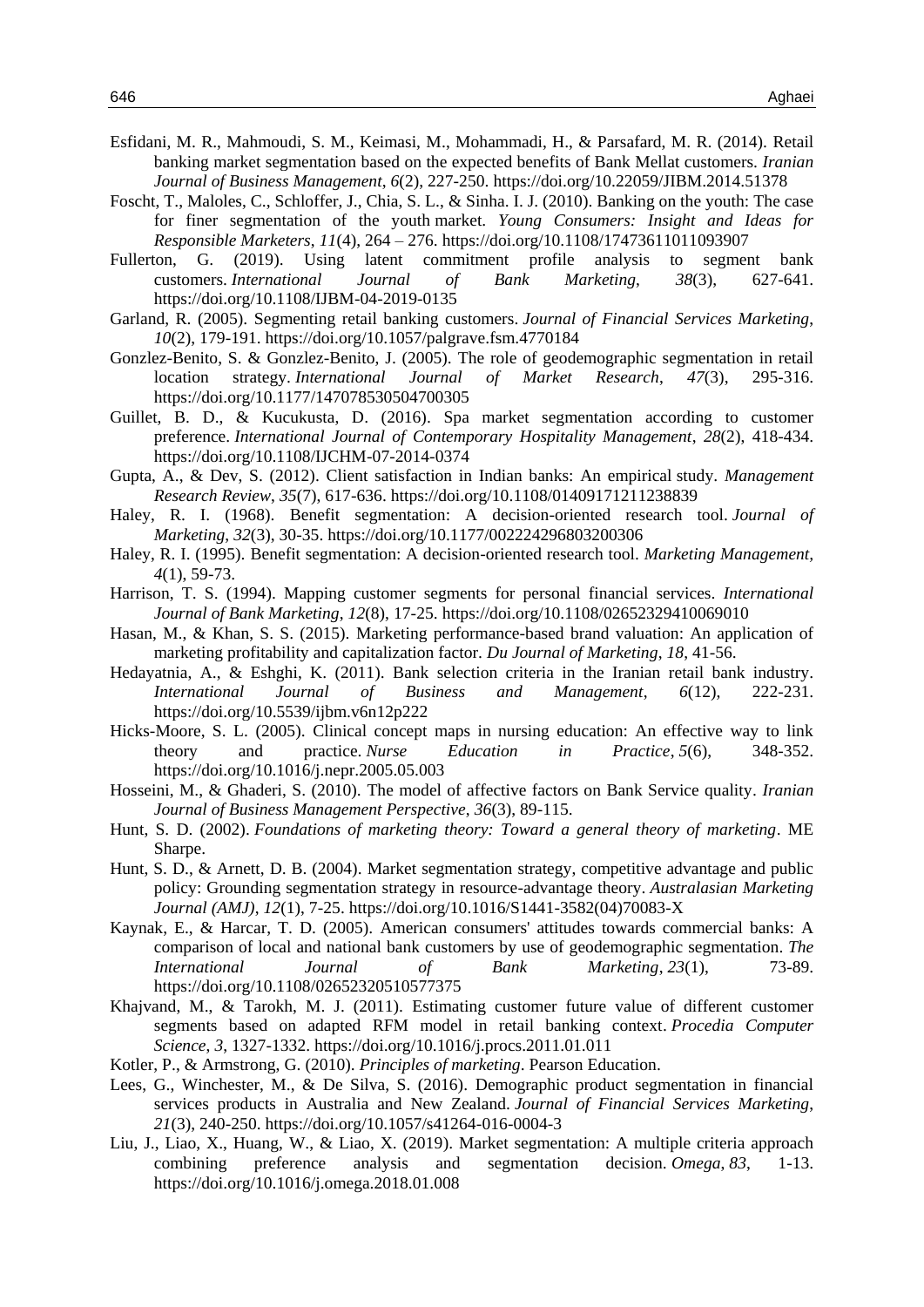- <span id="page-18-1"></span>Liu, Y., Ram, S., Lusch, R. F., & Brusco, M. (2010). Multicriterion market segmentation: A new model, implementation and evaluation. *Marketing Science*, *29*(5), 880-894. https://doi.org/10.1287/mksc.1100.0565
- <span id="page-18-12"></span>Machauer, A., & Morgner, S. (2001). Segmentation of bank customers by expected benefits and attitudes. *International Journal of Bank Marketing*, *19*(1), 6-17. https://doi.org/10.1108/02652320110366472
- <span id="page-18-5"></span>Mahr, D., Stead, S., & Odekerken-Schröder, G. (2019). Making sense of customer service experiences: A text mining review. *Journal of Services Marketing*, *33*(1), 88-103. https://doi.org/10.1108/JSM-10-2018-0295
- Marimuthu, M., Jing, C. W., Gie, L. P., & Mun, L. P. (2010). Islamic banking: Selection criteria and implications. *Global Journal of Human Social Science*, *10*(4), 52-62.
- <span id="page-18-6"></span>Marshall, G., & Johnston, M. (2010). *Marketing management*. McGraw-Hill Higher Education.
- <span id="page-18-8"></span>McDougall, G. H. G., & Levesque, T. J. (1994). Benefit segmentation using service quality dimensions: An investigation in retail banking. *International Journal of Bank Marketing*, *12*, 15-23. https://doi.org/10.1108/02652329410052946
- <span id="page-18-11"></span>McQueen, J. M. (1998). Segmentation of continuous speech using phonotactics. *Journal of Memory and Language*, *39*(1), 21-46. https://doi.org/10.1006/jmla.1998.2568
- <span id="page-18-7"></span>Minhas, R. S., & Jacobs, E. M. (1996). Benefit segmentation by factor analysis: An improved method of targeting customers for financial services. *International Journal of Bank Marketing, 14*(3), 3- 13. https://doi.org/10.1108/02652329610113126
- Mir Mohammadi, S. M., NejhandFard, M. S., & Izadkhah, M. M. (2016). Segmentation of chain stores based on expected customer benefits (case study: Adan chain store). *Iranian Journal of Strategic Management Research*, *22*(61), 9-28.
- <span id="page-18-15"></span>Mokhlis, S., Salleh, H. S., & Mat, N. H. N. (2009). Commercial bank selection: Comparison between single and multiple bank users in Malaysia. *International Journal of Economics and Finance*, *1*(2), 263-273. https://doi.org/10.5539/ijef.v1n2p263
- <span id="page-18-9"></span>Mortazavi, S., Kaffashpour, A., Habibirad, A., & Aseman Darreh, y. (2009). Mashhad bank market segmentation based on expected customer benefits. *Iranian Journal of Financial Economics Research*, *16*(29), 126-162. https://doi.org/10.22067/pm.v16i29.27198
- <span id="page-18-2"></span>Osei-Poku, M. (2012). Assessing service quality in commercial banks: A case study of Merchant Bank Ghana Limited [Unpulished doctoral dissertation]. Kwame Nkrumah University of Science and Technology.
- <span id="page-18-3"></span>Piercy, N., Campbell, C., & Heinrich, D. (2011). Suboptimal segmentation: Assessing the use of demographics in financial services advertising. *Journal of Financial Services Marketing*, *16*(3- 4), 173-182. https://doi.org/10.1057/fsm.2011.21
- Rashid, M. (2012). Bank selection criteria in developing country: Evidence from Bangladesh. *Asian Journal of Scientific Research*, *5*(2), 58-69. https://doi.org/10.3923/ajsr.2012
- <span id="page-18-4"></span>Sayani, H., & Miniaoui, H. (2013). Determinants of bank selection in the United Arab Emirates. *International Journal of Bank Marketing*, *31*(3), 206-228. https://doi.org/10.1108/02652321311315302
- <span id="page-18-10"></span>Seyyedhashemi, M., & Mamduhi, A. R. (2010). A cluster analysis of marketing strategies implementation barriers in the car manufacturing industry (Case study: Iran Khodro company). *Iranian Journal of Business Management*, *2*(6), 165-186.
- <span id="page-18-13"></span>Shashidhar, H. V., & Varadarajan, S. (2011). Customer segmentation of bank based on data mining– security value based heuristic approach as a replacement to K-means segmentation. *International Journal of Computer Applications*, *19*(8), 13-18. https://doi.org/10.5120/2383-3145
- <span id="page-18-14"></span>Souza, L. L. F., Bassi, F., & de Freitas, A. A. F. (2019). Multilevel latent class modeling to segment the microfinance market. *International Journal of Bank Marketing*, *37*(5), 1103-1118. https://doi.org/10.1108/IJBM-05-2018-0132
- <span id="page-18-0"></span>Wind, Y. (1978). Issues and advances in segmentation research. *Journal of Marketing Research*, *15*(3), 317-337. https://doi.org/10.1177/002224377801500302